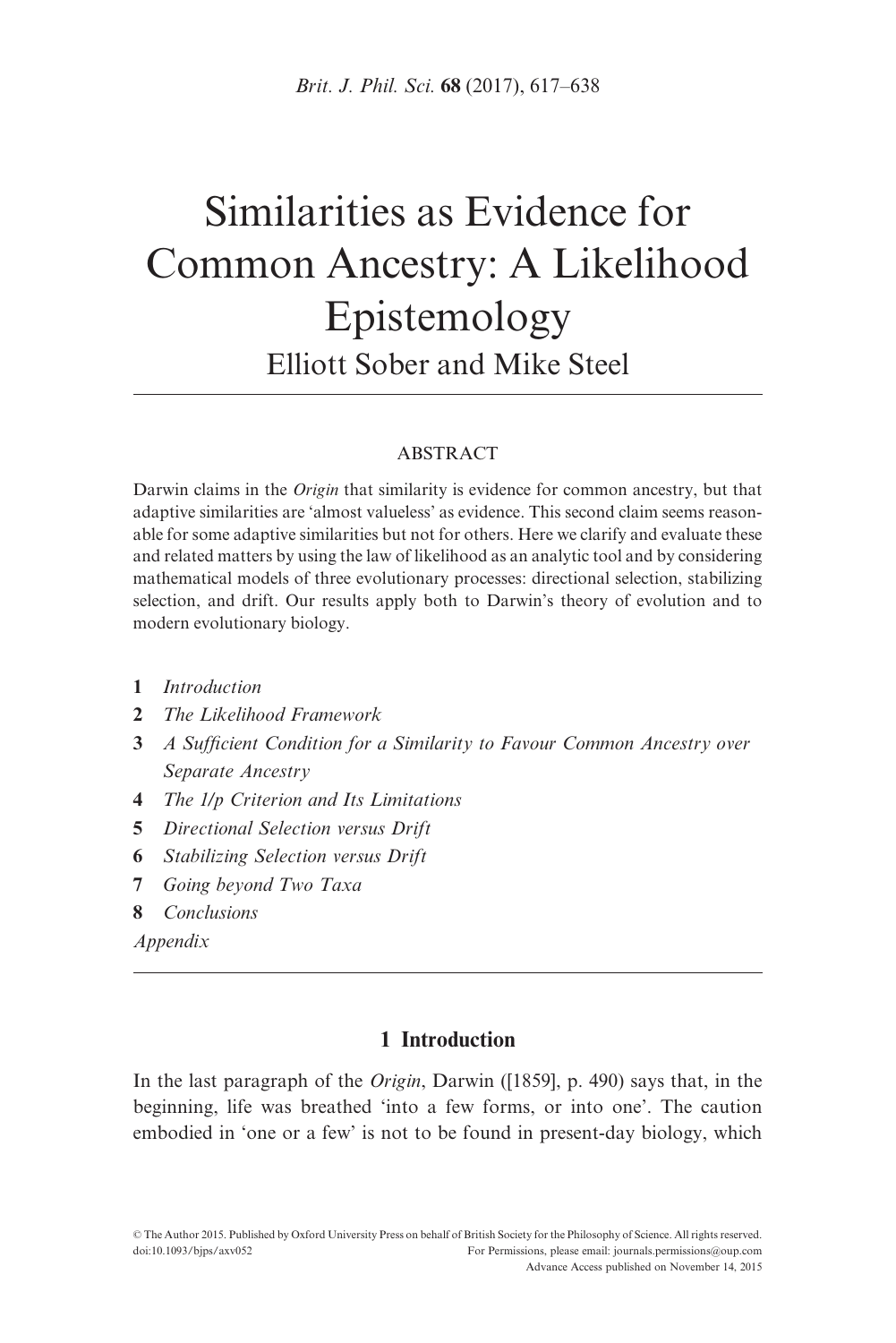embraces the idea of universal common ancestry. Darwin tentatively reaches towards that stronger thesis a few pages earlier:

[...] I believe that animals have descended from at most only four or five progenitors, and plants from an equal or lesser number. Analogy would lead me one step further, namely to the belief that all animals and plants have descended from some one prototype. But analogy may be a deceitful guide. Nevertheless all living things have much in common, in their chemical composition, their germinal vesicles, their cellular structure, and their laws of growth and reproduction. We see this even in so trifling a circumstance as that the same poison often similarly affects plants and animals; or that the poison secreted by the gall-fly produces monstrous growths on the wild rose or oak-tree. Therefore I should infer from analogy that probably all organic beings which have ever lived on this earth have descended from some one primordial form, into which life was first breathed. ([Darwin \[1859\],](#page-20-0) p. 484)

Darwin's idea that universal common ancestry is supported by the fact that 'all living things have much in common' reflects a broader principle: when two or more taxa have trait  $X$ , this similarity favours the hypothesis of common ancestry over the hypothesis of separate ancestry.

Darwin advances a second epistemological thesis about common ancestry—that some similarities provide stronger evidence for common ancestry than others:

[...] adaptive characters, although of the utmost importance to the welfare of the being, are almost valueless to the systematist. For animals belonging to two most distinct lines of descent, may readily become adapted to similar conditions, and thus assume a close external resemblance; but such resemblances will not reveal—will rather tend to conceal their bloodrelationship to their proper lines of descent. ([Darwin \[1859\]](#page-20-0), p. 427)

On the next page, he gives the example of the 'shape of the body and the finlike limbs' found in whales and fishes; these are 'adaptations in both classes for swimming through water' and thus provide almost no evidence that the two groups have a common ancestor.

Although Darwin's principle—that adaptive similarities provide scant evidence for common ancestry—sounds right when it is applied to this example, there are other examples in which it sounds wrong. Darwin describes one of them:

The framework of bones being the same in the hand of a man, wing of a bat, fin of the porpoise, and leg of the horse—the same number of vertebrae forming the neck of the giraffe and of the elephant,—and innumerable other such facts, at once explain themselves on the theory of descent with slow and slight successive modifications. The similarity of pattern in the wing and leg of a bat, though used for such different purposes,—in the jaws and legs of a crab,—in the petals, stamens, and pistils of a flower, is likewise intelligible on the view of the gradual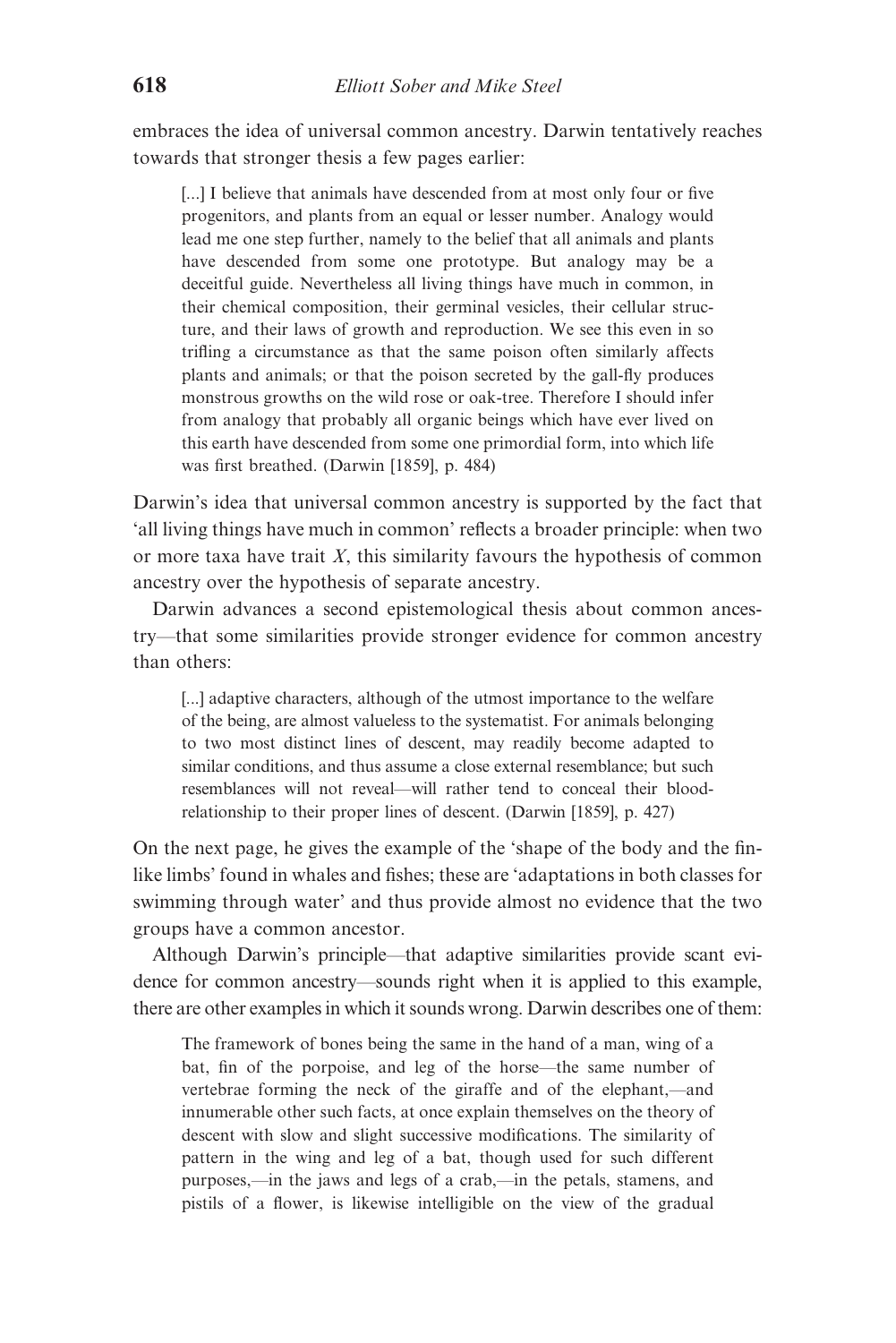modification of parts or organs, which were alike in the early progenitor of each class. ([Darwin \[1859\],](#page-20-0) p. 479)

The shared 'framework of bones' seems to be strong evidence for common ancestry, and yet this morphology seems to be useful in the different groups ([Lewens \[2015\]\)](#page-21-0). So which epistemological principle is right—that all adaptive similarities provide only meagre evidence for common ancestry, or that some adaptive similarities provide weak evidence while others provide strong? If the latter, how can the one sort of adaptive similarity be separated from the other?

Darwin's prose suggests an answer to this last question: perhaps the shared framework of bones is strong evidence for common ancestry because it is used for different purposes in these different groups. This suggestion seems to separate the torpedo-shape of whales and fish from the limb morphology of human beings, bats, porpoises, and horses. However, there is a more modern example that should give us pause about this proposal. Crick ([\[1957\]\)](#page-20-0) argued that the universality of the genetic code is strong evidence for common ancestry. Modern biology has retained his conclusion even though we now know that the genetic code isn't universal; it is nearly universal, with almost all groups of organisms using one code and a few others using codes that are very similar, but not identical, to the one ([Knight](#page-21-0) et al. [2001]). The prevalent genetic code provides strong evidence for common ancestry even though it has the same purpose in all the living things that have it.

## 2 The Likelihood Framework

To sort out Darwin's ideas concerning evidence for common ancestry, we need two concepts—one qualitative, the other quantitative. The former is provided by the law of likelihood ([Hacking \[1965\]\)](#page-21-0):

Qual: Observation O favours hypothesis  $H_1$  over hypothesis  $H_2$  if and only if

$$
Pr(O|H_1) > Pr(O|H_2).
$$

We will use this epistemological principle when we describe a fairly general set of assumptions in Section 3 that entails that

Pr(taxa A and B have trait  $X|A$  and B have a common ancestor) >

Pr(taxa A and B have trait  $X|A$  and B do not have a common ancestor).

Qual takes this inequality to mean that the similarity connecting  $A$  and  $B$ favours the hypothesis of common ancestry (CA) over the hypothesis of separate ancestry (SA). However, Qual does not provide the resources for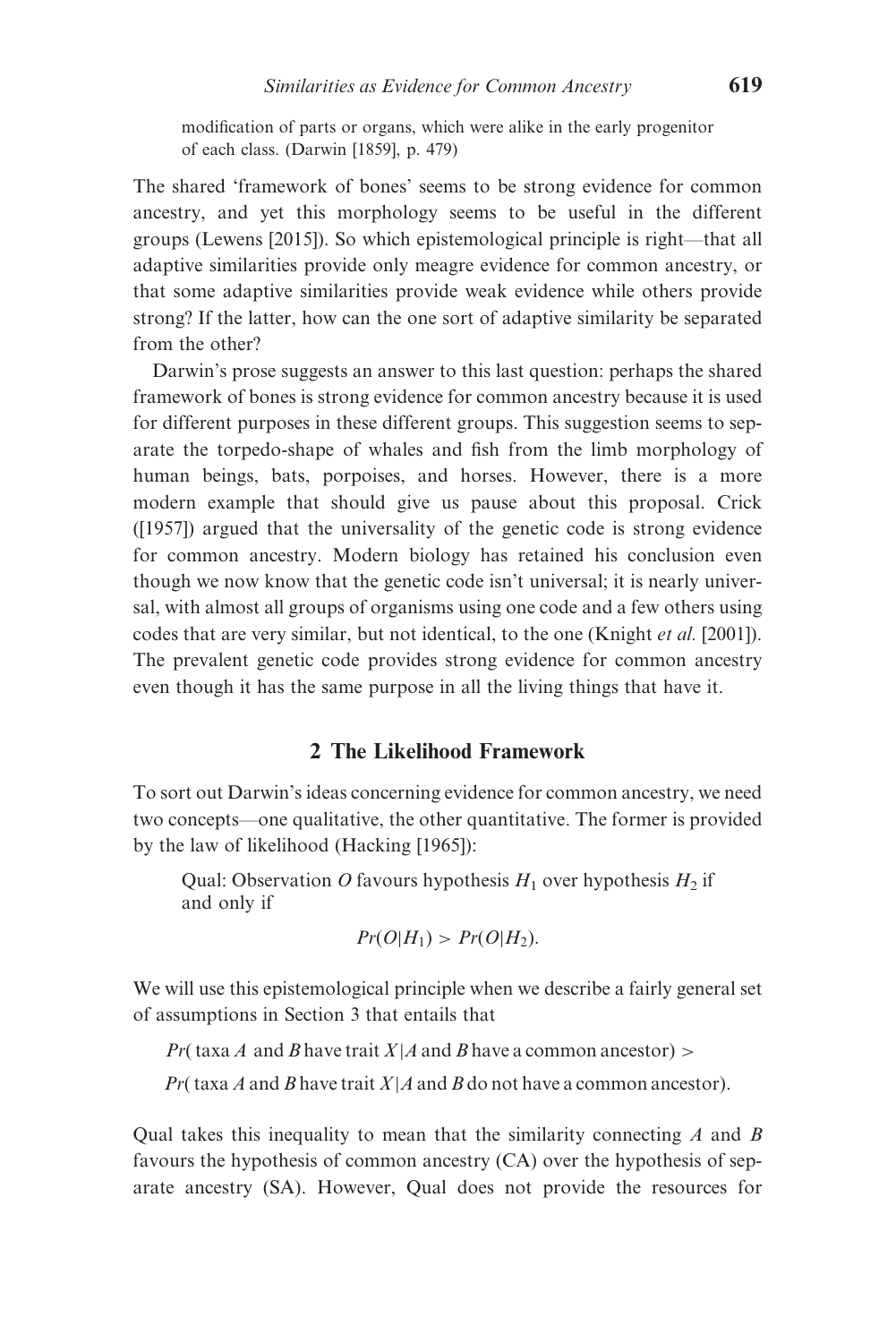describing how the type of evolutionary process affects the degree to which the similarity favours CA over SA. For this purpose we will use the following:

Quant: The degree to which O favours  $H_1$  over  $H_2$  is given by the likelihood ratio

$$
\frac{Pr(O|H_1)}{Pr(O|H_2)}.
$$

Given that taxa  $A$  and  $B$  share trait  $X$ , we will compare how strongly this similarity favours CA over SA when  $M$  is the process governing the evolution of  $X$  with how strongly the similarity favours CA over SA when  $N$  is the process at work. This will involve comparing two likelihood ratios:

 $\frac{Pr_M(A \text{ and } B \text{ have trait } X|CA)}{Pr_M(A \text{ and } B \text{ have trait } X|SA)} > \frac{Pr_N(A \text{ and } B \text{ have trait } X|CA)}{Pr_N(A \text{ and } B \text{ have trait } X|SA)}.$ 

We consider which pairs of processes are related by this inequality in Sections 4–6.

# 3 A Sufficient Condition for a Similarity to Favour Common Ancestry over Separate Ancestry

Inspired by Reichenbach's [\(\[1956\]](#page-21-0)) discussion of his principle of the common cause, we here describe a sufficient condition for a dichotomous trait shared by taxa  $A$  and  $B$  to favour the hypothesis that  $A$  and  $B$  have a common ancestor over the hypothesis that they do not. [Figure 1](#page-4-0) depicts the two hypotheses.

Notice that the states of  $A$  and  $B$  are described in the figure ( $A$  and  $B$  are both observed to have trait  $X$ ), but the states of the ancestors postulated by the two hypotheses are not. The ancestors are represented by variables that take one of two values: the '+' value means that the postulated ancestor had trait  $X$ while the  $-$ ' value means that the ancestor lacked X. Next to the branches in [Figure 1](#page-4-0) are lower-case letters that denote probabilities. These are

$$
a = Pr(A \operatorname{has} X | C \operatorname{has} X) = Pr(A \operatorname{has} X | S_1 \operatorname{has} X),
$$

 $d = Pr(A \text{ has } X \mid C \text{ lacks } X) = Pr(A \text{ has } X \mid S_1 \text{ lacks } X),$ 

 $b = Pr(B \text{ has } X \mid C \text{ has } X) = Pr(B \text{ has } X \mid S_2 \text{ has } X),$ 

$$
e = Pr(B \text{ has } X \mid C \text{ lacks } X) = Pr(B \text{ has } X \mid S_2 \text{ lacks } X).
$$

There is one more probability that we need, but it isn't in the figure:

 $c = Pr(C \text{ has } X) = Pr(S_1 \text{ has } X) = Pr(S_2 \text{ has } X).$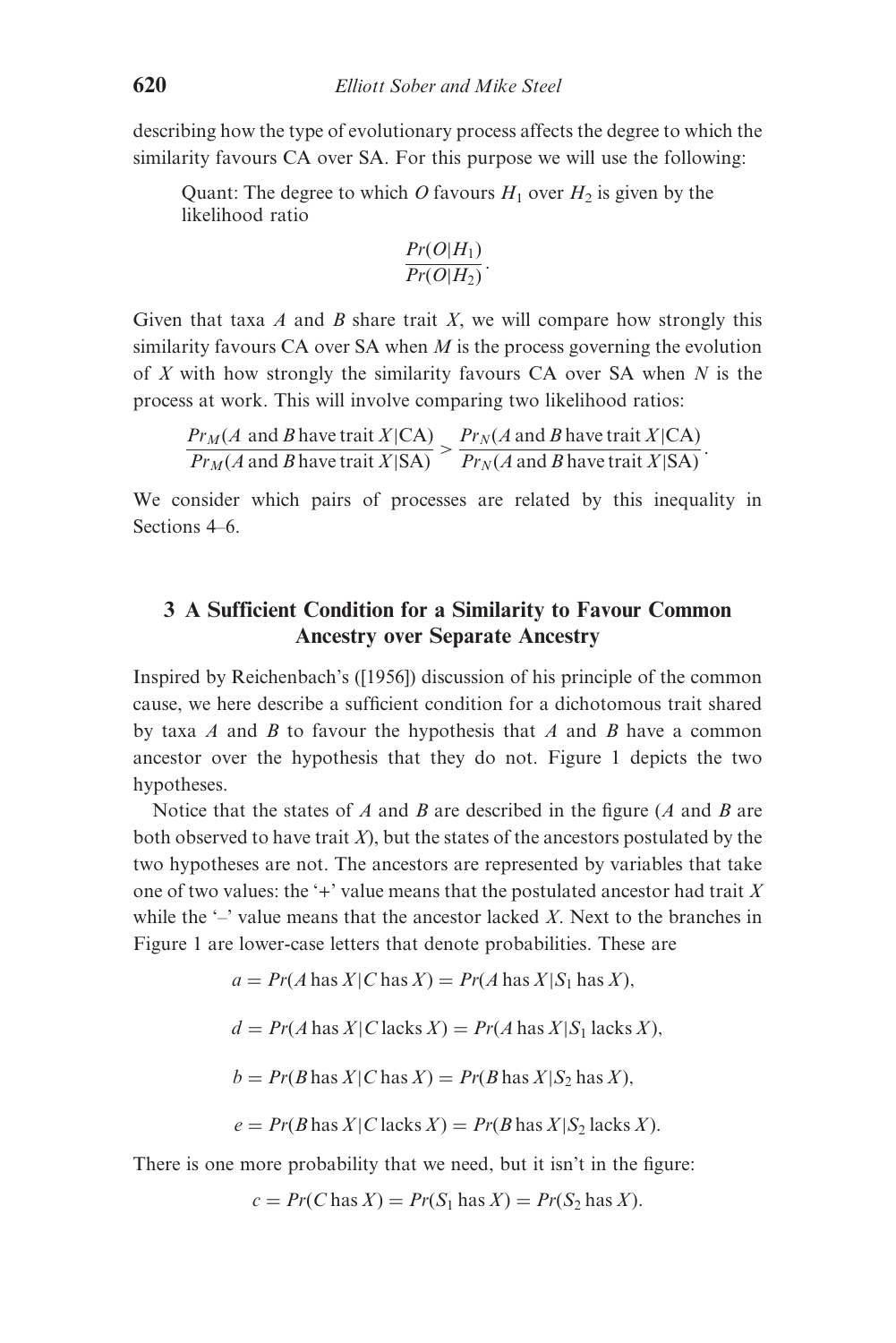<span id="page-4-0"></span>

Common Ancestry

Separate Ancestry

Figure 1. Taxa A and B are observed to have trait X. Does this observation favour common ancestry over separate ancestry? The probabilistic parameters  $a, d, b$ , and e are explained in the text.

The fact that the parameters that attach to the common ancestry hypothesis also attach to the separate ancestry hypothesis represents an assumption:

Assumption 1 (Cross-model Homogeneity): The probability that a taxon has a trait does not depend on whether the common ancestry or the separate ancestry hypothesis is true.

We add four more assumptions:

Assumption 2 (Screening-off):

- (i)  $Pr(A \text{ and } B \text{ have } X | \pm C) = Pr(A \text{ has } X | \pm C) Pr(B \text{ has } X | \pm C)$ .
- (ii)  $Pr(A \text{ and } B \text{ have } X | \pm S_1 \& \pm S_2) = Pr(A \text{ has } X | \pm S_1 \& \pm S_2) \times$  $Pr(B \text{ has } X | \pm S_1 \& \pm S_2).$
- (iii)  $Pr(A \text{ has } X | \pm S_1 \& \pm S_2) = Pr(A \text{ has } X | \pm S_1)$ and  $Pr(B \text{ has } X | \pm S_1 \& \pm S_2) = Pr(B \text{ has } X | \pm S_2)$

Assumption 3 (Non-extreme Probabilities):  $0 < a, b, c, d, e < 1$ .

Assumption 4 (Ancestor Independence):

$$
Pr(\pm S_1 \pm S_2) = Pr(\pm S_1)Pr(\pm S_2).
$$

Assumption 5 (Cross-branch Homogeneity): The differences  $(a-d)$  and  $(b - e)$  are either both positive or both negative. The common ancestor's having trait  $X$  must make a difference (either positive or negative) in the probability that one of its descendants will have trait  $X$ , and it must make a difference of the same sign in the probability that the other descendant will have trait X.

Notice that assumption 5 is qualitative, not quantitative; it does not say that  $a = b$  and  $d = e$ . Simple algebra suffices to establish the following: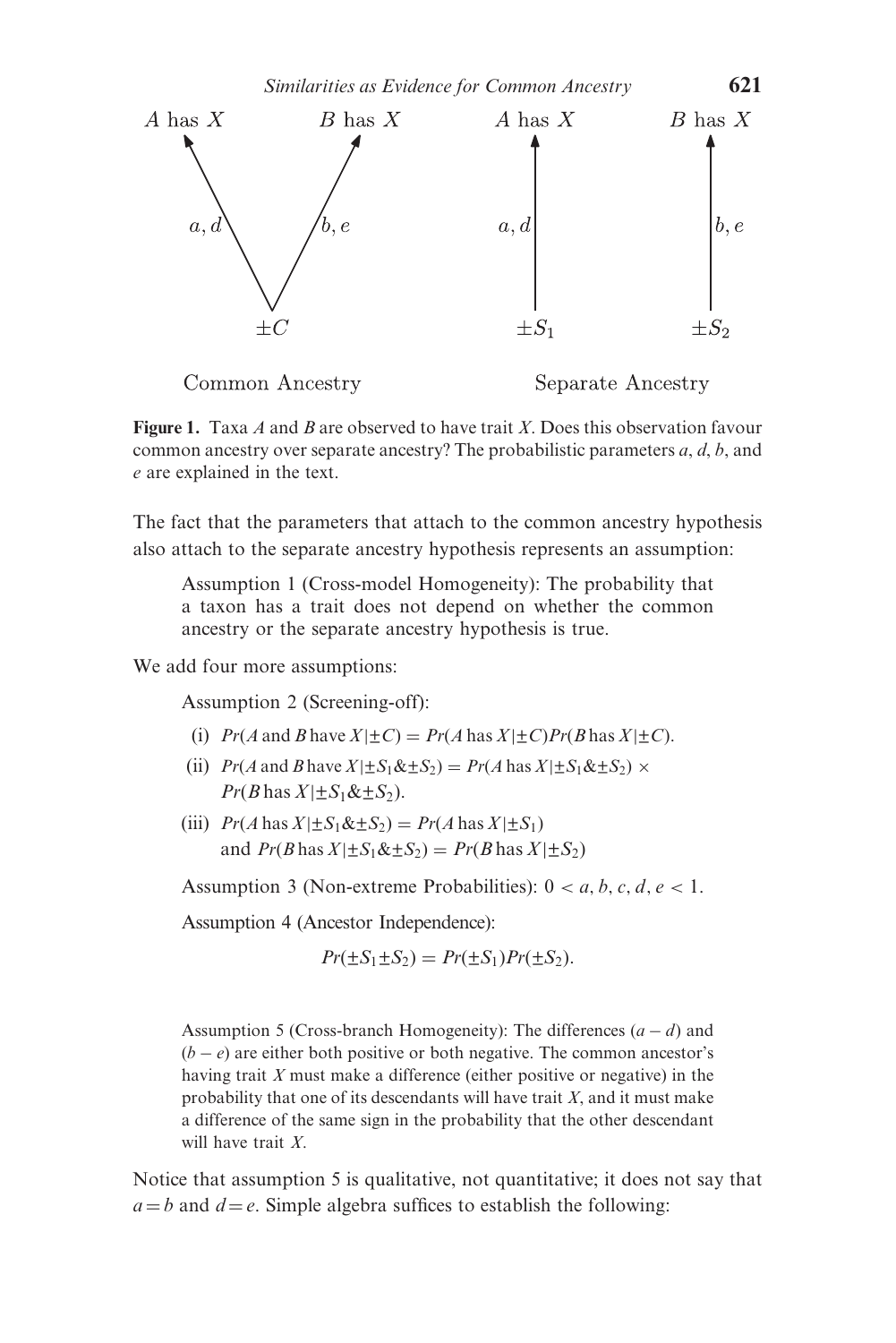If taxa  $A$  and  $B$  have trait  $X$  (where there are just two trait values) and assumptions 1–5 are true, then

 $Pr(\text{taxa } A \text{ and } B \text{ have trait } X | CA) > Pr(\text{taxa } A \text{ and } B \text{ have trait } X | SA)$ .

It does not matter whether the evolutionary process at work in a branch is selection or drift, or whether the same process is at work in different branches. The five assumptions are not *a priori* true, but they are very general; all the mathematical models for the evolution of a dichotomous trait that biologists now use in phylogenetic inference obey these assumptions [\(Lemey](#page-21-0) et al. [\[2009\]\)](#page-21-0). We note, in particular, that assumption 5 holds for any Markov model of the evolution of a dichotomous trait since such models obey a 'backwards inequality':

 $Pr_t$ (descendant has X) ancestor has  $X > Pr_t$ (descendant has X) ancestor lacks X),

for any finite amount of time  $t$  between ancestor and descendant [\(Sober](#page-21-0) [\[2008\]\)](#page-21-0). This inequality applies to each branch and so the cross-branch homogeneity assumption is satisfied.

What happens if the evolving trait has *n* values,  $X_1, X_2, \dots, X_n$ ? Assumptions 1–4 modify in a straightforward way, by simply replacing each of the two states 'has X' (denoted by the +) and 'lacks X' (denoted by -) by each of the  $n$  possible states (so, for example, the modification of assumption 2(ii) will have  $n^2$  statements when  $n > 2$  rather than just four). However, the application of assumption 5 merits spelling out. What is needed is this:

There exist states  $X_i$ ,  $X_i$  and  $X_k$  (possibly identical with  $X_i$  or  $X_i$ ) so that changing the state of the common ancestor from  $X_i$  to  $X_j$ raises the probability that one descendant will be in state  $X_k$ . And for any two distinct states  $X_l$  and  $X_m$ , if changing the state of the common ancestor from  $X_l$  to  $X_m$  raises the probability that one descendant will be in state  $X_k$ , the change also will raise the probability that the other descendant will be in state  $X_k$ .

In this case we have the following result, a brief proof of which is provided in the Appendix:

#### Propositon 1

Under assumptions  $1-5$ , extended to allow *n* states,

Pr(taxa A and B are in state  $X_k|CA) > Pr(\text{taxa } A \text{ and } B \text{ are in state } X_k|A)$ .

Although the argument for Proposition 1 goes through, the fact that the evolving trait isn't dichotomous opens the door to possible violations of assumption 5. An example is depicted in the table below. In the branch leading to taxon A, there is strong selection for  $X_2$  if the common ancestor C is in state  $X_1$ , but strong stabilizing selection prevents  $X_2$  from evolving if C is in state  $X_3$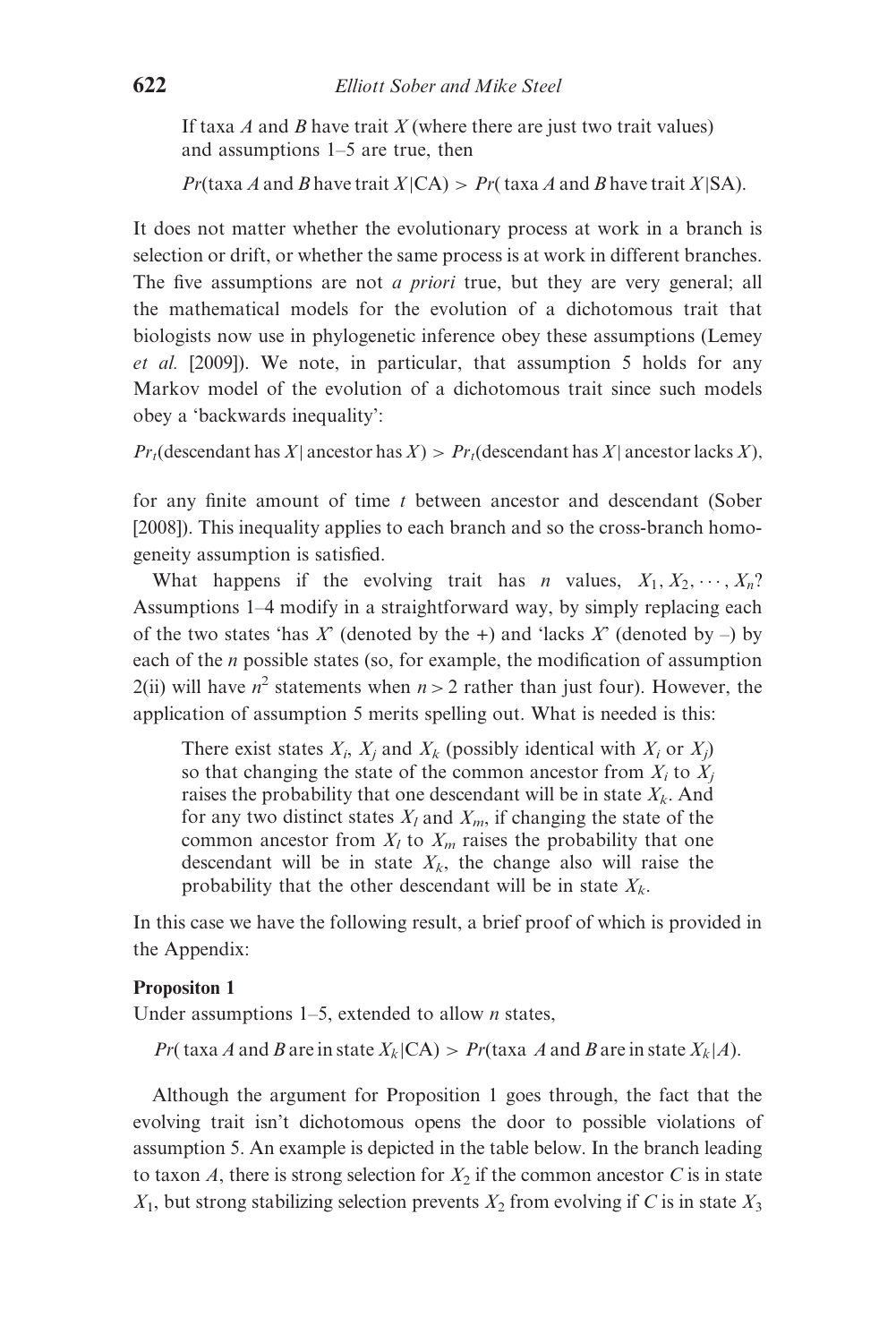and also prevents  $X_3$  from evolving if C is in state  $X_2$ . In the lineage leading to taxon B, the situation is just the reverse: there is strong selection for  $X_2$  if the ancestor is in state  $X_3$ , but stabilizing selection prevents  $X_1$  from evolving into  $X_2$ , and also prevents  $X_2$  from evolving into  $X_1$ . This difference in the processes governing trait evolution in the two branches gives rise to the two probabilistic inequalities described in the table; together, they violate assumption 5. Suppose that ancestors (in both the common ancestry and the separate ancestry models) have  $X_1$ ,  $X_2$ , and  $X_3$  with probabilities 0.49, 0.02, and 0.49, respectively. The result is that if taxa A and B are both in state  $X_2$ , this similarity will favour separate ancestry over common ancestry. The likelihood of the common ancestry hypothesis is approximately 0.02, whereas the likelihood of the separate ancestry hypothesis is about  $(0.51)^2$ .

|                            | branch leading to taxon A                            | branch leading to taxon B                        |
|----------------------------|------------------------------------------------------|--------------------------------------------------|
| processes                  | $X_1 \longrightarrow X_2 \leftarrow \rightarrow X_3$ | $X_1 \leftrightarrow X_2 \leftrightarrow X_3$    |
| probabilistic inequalities | $Pr(A \text{ has } X_2 \mid C \text{ has } X_1)$     | $Pr(B \text{ has } X_2 \mid C \text{ has } X_1)$ |
|                            | $Pr(A \text{ has } X_2   C \text{ has } X_3)$        | $Pr(B \text{ has } X_2   C \text{ has } X_3)$    |

Our analysis in this section concerns two taxa. If there are more than two, the taxa can differ in how closely related they are to each other under the common ancestry hypothesis. We address this complication in Section 7.

Our results so far lend support to Darwin's intuition that similarity is evidence for common ancestry. The assumptions needed to derive this result aren't *a priori*, but they are very widely satisfied.<sup>1</sup>

# 4 The  $1/p$  Criterion and Its Limitations

We now turn to the question of which processes strengthen the evidence that a similarity provides for common ancestry and which processes weaken that evidence. We begin with a simple argument presented by Sober and Steel ([\[2015\];](#page-21-0) see also [Edwards \[2007\]](#page-20-0)). The likelihood ratio of CA to SA can be expanded as follows:

$$
\frac{Pr_{\text{CA}}(A \text{ and } B \text{ have trait } X)}{Pr_{\text{SA}}(A \text{ and } B \text{ have trait } X)} = \frac{Pr_{\text{CA}}(A \text{ has trait } X|B \text{ has trait } X)Pr_{\text{CA}}(B \text{ has trait } X)}{Pr_{\text{SA}}(A \text{ has trait } X)Pr_{\text{SA}}(B \text{ has trait } X)}.
$$

If we use assumption 1 above, that

$$
Pr_{\text{CA}}(B \text{ has trait } X) = Pr_{\text{SA}}(B \text{ has trait } X) = p,
$$

and assume further that the evolutionary process is uniform (meaning that

<sup>&</sup>lt;sup>1</sup> For discussion of the relation of this argument to Reichenbach's principle of the common cause, and for examples outside of evolutionary biology in which similarity can be evidence favouring a separate cause model over a common cause model, see [\(Sober \[2015\]\)](#page-21-0).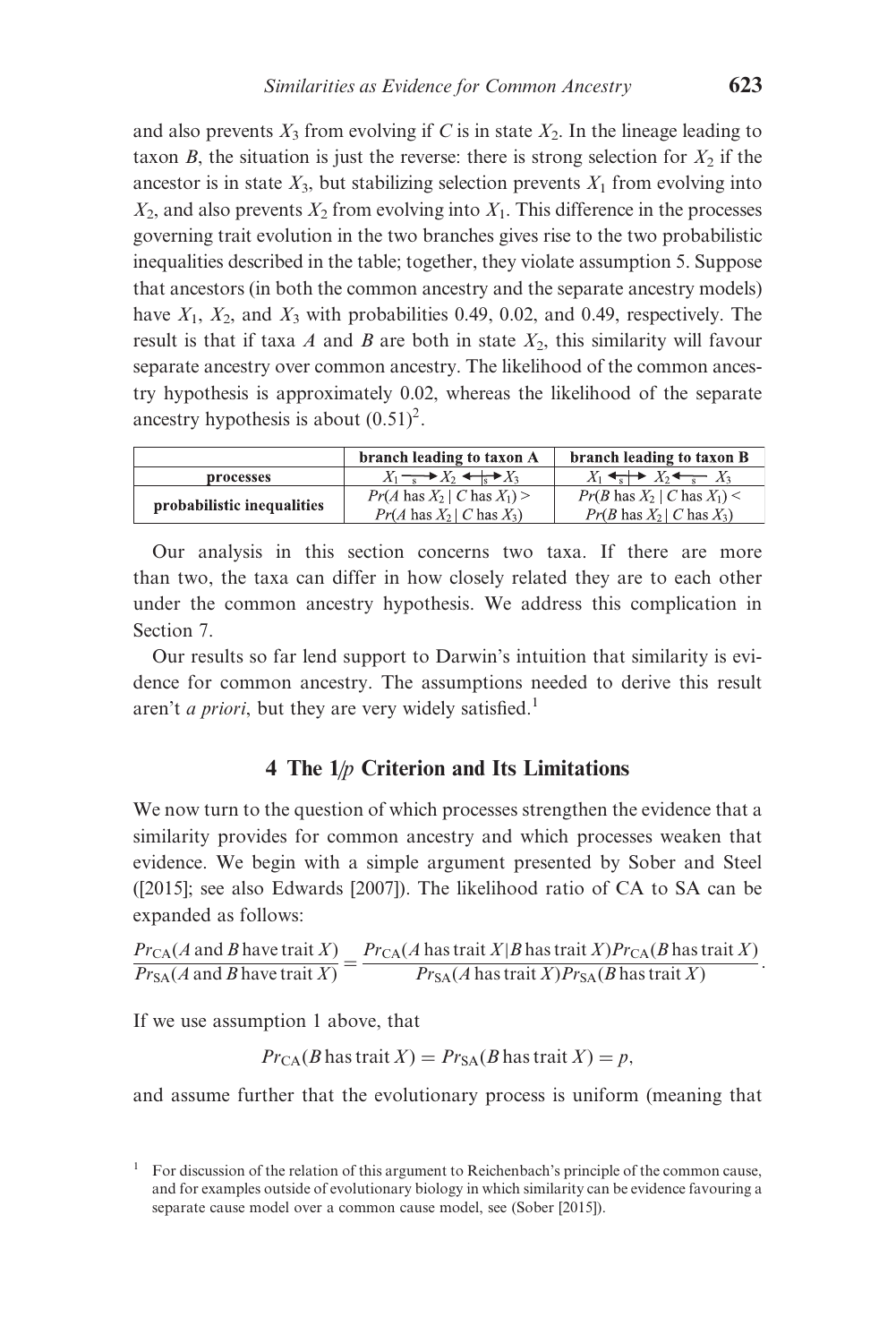<span id="page-7-0"></span>simultaneous branches have the same probabilities of changing state), so that

$$
Pr_{\text{CA}}(A \text{ has trait } X) = Pr_{\text{CA}}(B \text{ has trait } X),
$$

the likelihood ratio becomes:

$$
\frac{Pr_{\text{CA}}(A \text{ and } B \text{ have trait } X)}{Pr_{\text{SA}}(A \text{ and } B \text{ have trait } X)} = \frac{Pr_{\text{CA}}(A \text{ has trait } X|B \text{ has trait } X)}{p}.
$$
 (1)

Suppose, finally, that if  $A$  and  $B$  have a common ancestor, then the amount of time between  $A$  and  $B$  and their most recent common ancestor is very small. This entails that the likelihood ratio is approximately  $1/p$ .

Given that this likelihood ratio gets bigger as  $p$  gets smaller, there is a simple argument for an implication of Darwin's thesis that adaptive similarities provide little evidence for common ancestry. The argument does not describe the absolute amount of evidence that adaptive similarities provide, but it does say the following: if the value for p when X is adaptive is greater than the value for  $p$  when  $X$  is neutral or deleterious, then neutral and deleterious similarities provide stronger evidence for common ancestry than adaptive similarities do. We will see in what follows that there are counterexamples to the consequent of the conditional just stated: there are adaptive similarities that provide stronger evidence for common ancestry than neutral similarities provide. Even so, the  $1/p$  criterion is a good starting point.

The criterion has two limitations. The first, that the argument is formulated for just two taxa, will be removed in Section 7. The second limitation is that the criterion is based on the assumption that if  $A$  and  $B$  have a common ancestor, they have a very recent common ancestor. This limitation can be lifted by considering a Markovian process of character state evolution. For computational convenience, in this article we consider the simplest model that allows different traits to have different probabilities, namely, the equal input model. This model, for an *n*-state character  $X$ , says that for all states *j*, *k* different from *i*, *Pr*(descendant has  $X_i$ ) ancestor has  $X_i$ ) = Pr(descendant has  $X_i$  ancestor has  $X_k$ ).<sup>2</sup> Except where we consider directional selection, we will suppose the equal input model is stationary. Any stationary equal input model involving any number of states entails the following succinct representation of the likelihood ratio [\(Sober and Steel](#page-21-0) [\[2015\]](#page-21-0)):

$$
LR_{\text{CA/SA}}^{p} = 1 + \frac{(1-p)}{p} e^{-2rt}.
$$
 (2)

Here, the most recent common ancestor of  $A$  and  $B$  postulated by the CA model is t units of time in the past,  $p$  is the stationary probability of trait  $X$ , and  $r$  is a

<sup>&</sup>lt;sup>2</sup> See [\(Semple and Steel \[2003\]\)](#page-21-0). For 4-state characters, this is sometimes called the 'Felsenstein's 1981' model or the 'Tajima-Nei' equal input model.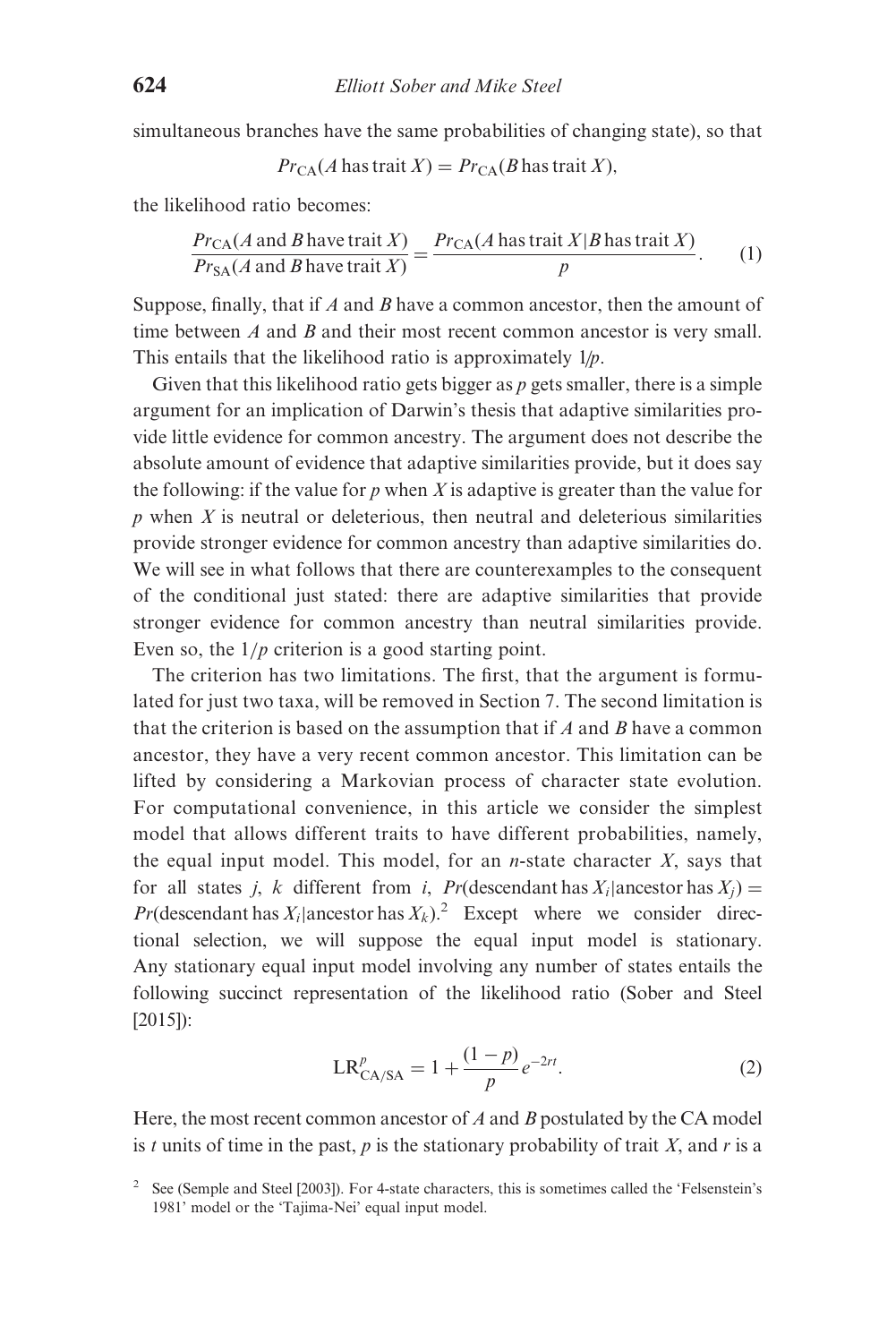<span id="page-8-0"></span>scaled rate of substitution between states. Notice that the likelihood ratio in [Equation \(2\)](#page-7-0) is greater than unity when t is any finite positive number (though it asymptotically approaches unity as  $t$  is made large) and that the ratio is made large by making  $p$  small. Later, we will see that [Equation \(2\)](#page-7-0) also falls out as a corollary of Proposition 4.

## 5 Directional Selection versus Drift

Under CA, suppose that the root of the 2-taxon tree is in state  $X$  with probability q, and that s is the stationary probability for state  $X$ . Thus the probability p that a present day taxon is in state X lies between  $q$  and  $s$ , so either  $p = q = s$  (neutrality) or  $q < p < s$  (selection for trait X) or  $s < p < q$  (selection against trait X) when  $t > 0$ . In the equal input model, the probability of being in state X if the process was in state Y at t units in the past is  $s + (1 - s)e^{-rt}$ when  $Y = X$  and  $s(1 - e^{-rt})$  for  $Y \neq X$ . Therefore

$$
p = q(s + (1 - s)e^{-rt}) + (1 - q)(1 - e^{-rt}),
$$

which simplifies to the relationship:

$$
p = s(1 - e^{-rt}) + qe^{-rt}.
$$
 (3)

For t small, p is close to q (with equality at  $t = 0$ ) and for t large, p is close to s (with equality in the limit as  $t \rightarrow \infty$ ). It is convenient to think of s and q as given, with  $p$  determined by these quantities (and  $r$ ,  $t$ ) via Equation (3). Consider now the likelihood ratio of CA to SA under directional selection, which we denote by  $LR_{\text{CA/SA}}^{\text{DS}}$ . Then

$$
LR_{CA/SA}^{DS} = \frac{q(s + (1 - s)e^{-rt})^2 + (1 - q)(s(1 - e^{-rt}))^2}{(s(1 - e^{-rt}) + qe^{-rt})^2},
$$
(4)

as we now explain. The numerator of Equation (4) describes the probability that, under CA, the two extant taxa are in state  $X$  and the state of the common ancestor  $t$  time units in the past was also  $X$  (the first term in the sum) or the ancestral state was a different state from  $X$  (the second term in this sum); the denominator in Equation (4) is the probability, under SA, that the two extant taxa are in state  $X$ , which, by independence, is simply the square of the expression in Equation (3).

If any two of  $q$ ,  $s$ ,  $p$  are equal then all three are, in which case directional selection disappears, and from [Equation \(2\)](#page-7-0) we obtain the likelihood ratio of common ancestry to separate ancestry when there is drift (D), which we denote by  $LR_{CA/SA}^D$ . That is:

$$
LR_{\text{CA/SA}}^{\text{D}} = LR_{\text{CA/SA}}^{q} = 1 + \frac{(1-q)}{q} e^{-2rt}.
$$
 (5)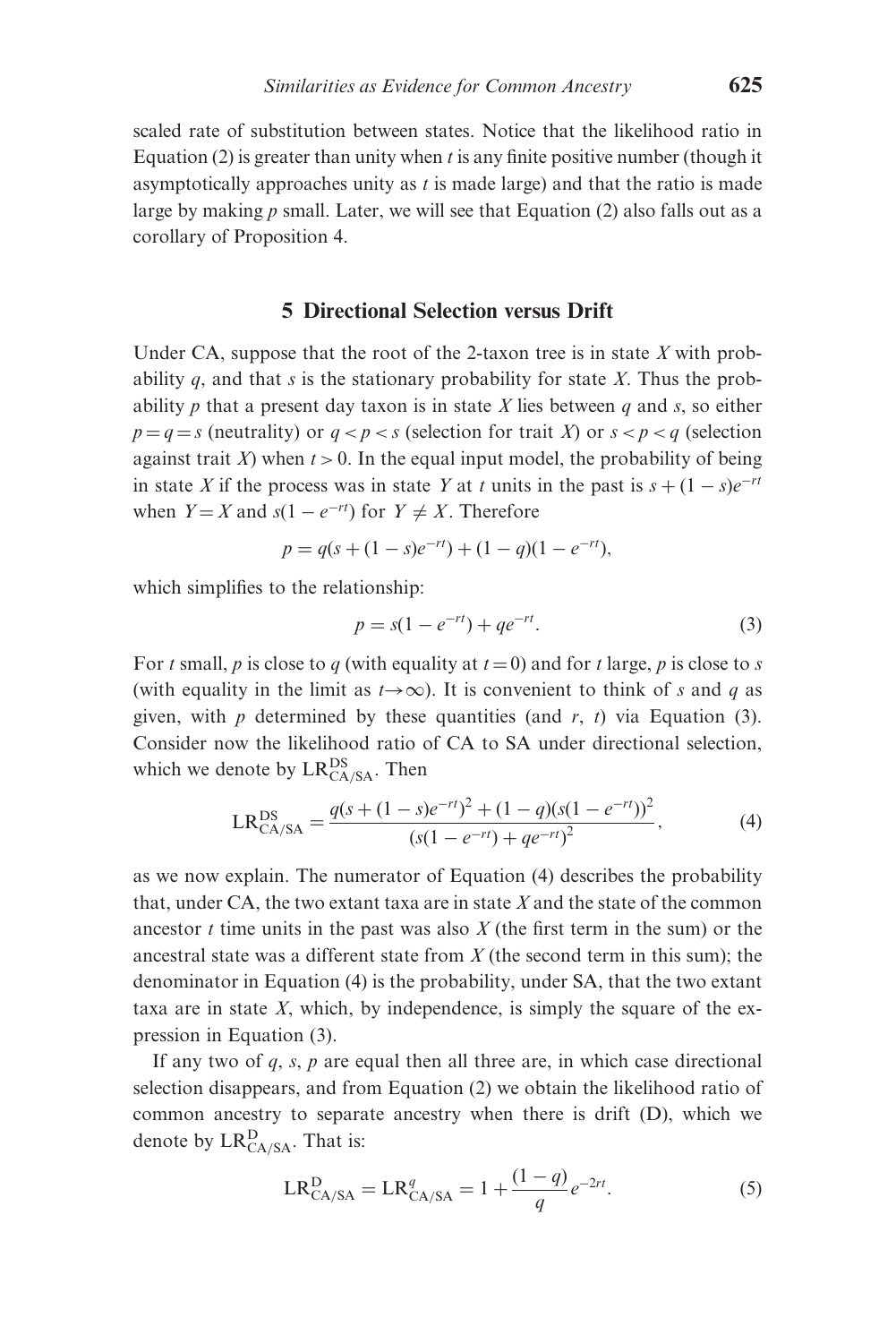We now consider the ratio  $\rho_{DS/D}(t)$  of two likelihood ratios. One of them is the likelihood ratio for directional selection (LR<sup>DS</sup><sub>CA/SA</sub>) when  $q \neq s$ ; the other is the likelihood ratio for drift ( $LR_{CA/SA}^D$ ), given by [Equation \(5\)](#page-8-0). In both cases the two taxa are observed to have trait  $X$ . Thus,

$$
\rho_{DS/D}(t) = \frac{LR_{CA/SA}^{DS}}{LR_{CA/SA}^{D}}.
$$

The point of considering this ratio of likelihood ratios is that it is greater than unity precisely when a similarity that evolves by directional selection provides stronger evidence favouring common ancestry over separate ancestry than a similarity that evolves by drift. Notice that the numerator of  $\rho_{DS/D}(t)$ involves a non-stationary process, while the denominator characterizes a stationary process (with the stationary probability of state  $X$  being equal to q). We assume  $q \neq 0$  since otherwise the probability of observing trait X at the present, according to the equilibrium (drift) model, is zero (under either CA or SA). This framework allows us to derive the proposition below, which describes how the ratio  $\rho_{DS/D}(t)$  initially diverges from unity, and in a direction that depends on the type of directional selection (for or against the trait), before returning asymptotically to unity as the time period becomes large.

#### Proposition 2

- For all  $t > 0$ ,  $\rho_{DS/D}(t) > 1$  if  $1 > q > s$  (selection against the trait) and  $\rho_{DS/D}(t)$  < 1 if  $q < s$  (selection for the trait).
- If  $q = s$  or  $q = 1$  then  $\rho_{DS/D}(t) = 1$  for all t. Moreover,  $\lim_{t\to\infty} \rho_{DS/D}(t)$ and  $\rho_{DS/D}(0)$  both equal 1.

[Figure 2](#page-10-0) shows three graphs of  $\rho_{DS/D}(t)$ —one compares selection with drift when there is selection for trait  $X$ , while the other two make the comparison when there is selection against trait  $X$  (without loss of generality, we have taken  $r = 1$ ). Proposition 2 says that these behaviours are generic and provides a formal statement that accords with Darwin's idea that adaptive characters provide less support for CA than non-adaptive characters do. In fact, our result replaces Darwin's two types of similarity with three: in an equal input model of directional selection, deleterious similarities are better than neutral similarities, and neutral similarities are better than adaptive similarities in terms of how much they favour CA over SA.

## 6 Stabilizing Selection versus Drift

Suppose two taxa currently share state  $X$ . Consider the following ratio of likelihood-ratio values: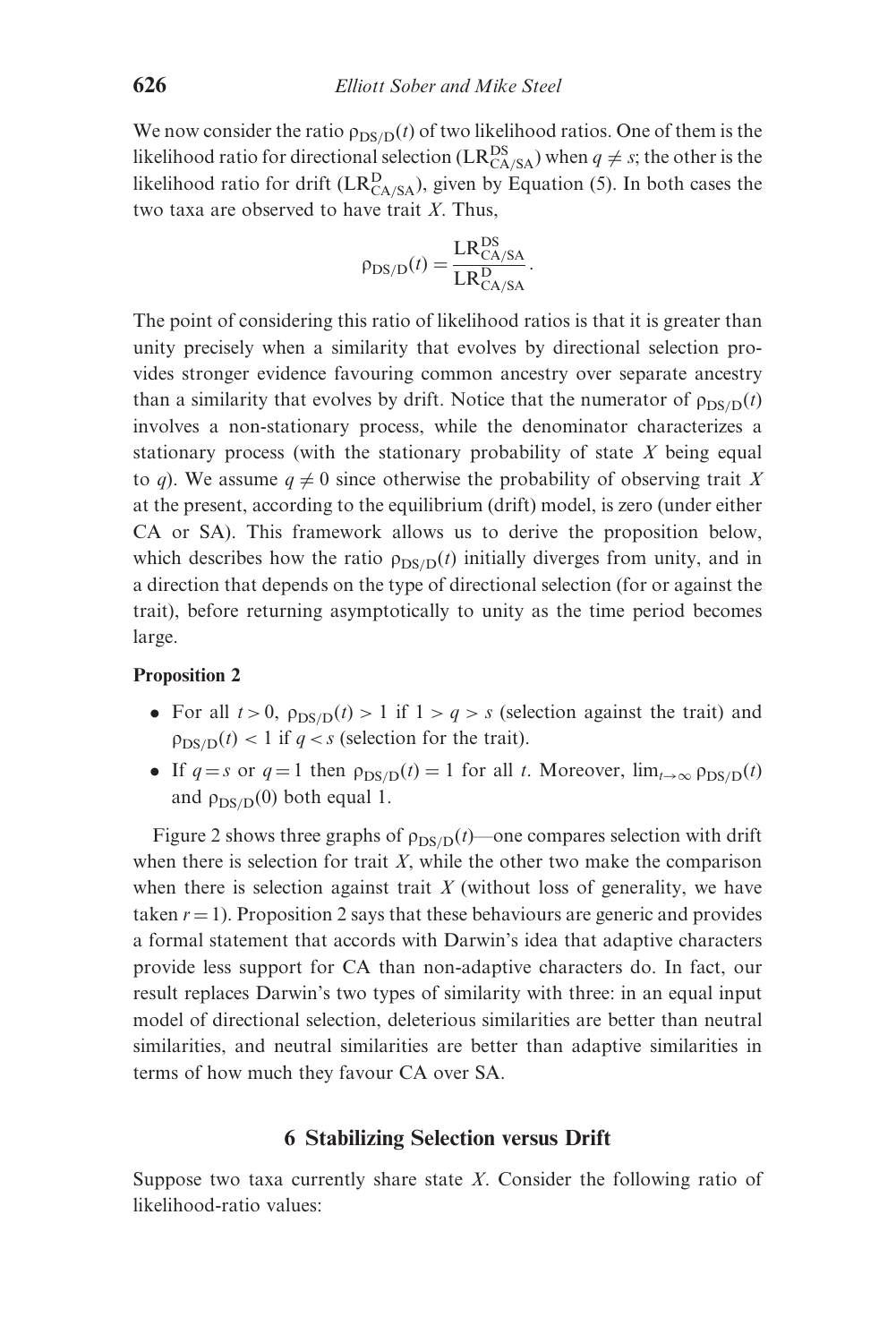<span id="page-10-0"></span>

Figure 2. Three graphs of  $\rho_{DS/D}(t)$ , each of which compares directional selection and drift. In each, an ancestor  $(t$  units in the past) has probability q of being in state X. In two of the curves, selection is compared with drift when there is selection against trait  $X$ , which is observed in the two leaves; in the third curve, selection is compared with drift when there is selection for the trait found in the leaves. The time axis shows the expected number of state changes under the drift model.

$$
\rho_{\text{SS/D}}(t) = \frac{\text{LR}_{\text{CA/SA}}^{\text{SS}}}{\text{LR}_{\text{CA/SA}}^{\text{D}}},
$$

under the equal input model on  $k$  states and two taxa. The numerator represents the likelihood ratio of common ancestry to separate ancestry when there is stabilizing selection (SS); the denominator represents that ratio when there is drift (D). Suppose p is the stationary probability of state X, and that  $r<sub>D</sub>$  and  $r_{SS}$  denote the substitution rates under drift and stabilizing selection, where  $r_D > r_{SS}$ .<sup>3</sup> From [Equation \(2\)](#page-7-0) it follows directly that:

$$
\rho_{\rm SS/D}(t) = \frac{1 + \left(\frac{1-p}{p}\right)e^{-2r_{\rm SS}t}}{1 + \left(\frac{1-p}{p}\right)e^{-2r_{\rm D}t}}.
$$

<sup>&</sup>lt;sup>3</sup> Here we depart from the usual conceptualization of stabilizing selection in which a population has a bell-shaped distribution of some quantitative phenotype and the fitness of a trait value montonically increases as it gets closer to the population mean.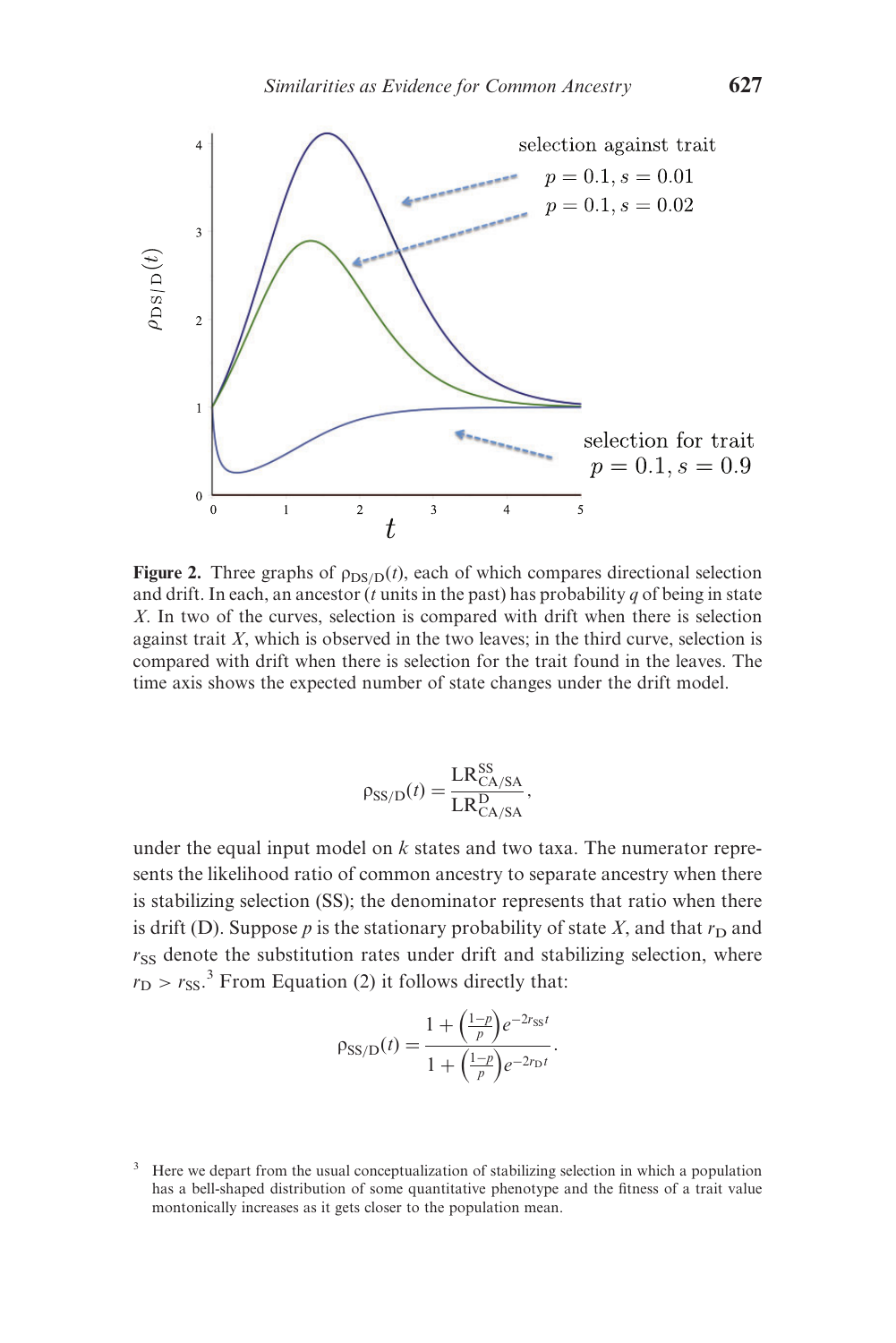<span id="page-11-0"></span>

Figure 3. The impact of stabilizing selection versus drift on the likelihood ratio of common ancestry versus separate ancestry for an equal input model with 10 states (left) and 1000 states (right), where all states are equally probable. The rate of leaving a state is 10 %, 50 % and 100 % higher for drift than for stabilizing selection. The time axis shows the expected number of state changes under stabilizing selection.

In this setting, stabilizing selection inflates the likelihood ratio of CA over SA, and when the states have equal probability, the maximal inflation in the likelihood ratio grows according to a power law in the number of states.

#### Proposition 3

- (a) For all  $t > 0$ ,  $\rho_{SS/D}(t) > 1$ . Moreover,  $\rho_{SS/D}(0) = 1 = \lim_{t \to \infty} \rho_{SS/D}(t)$ , and  $\rho_{SS/D}(t)$  has a unique critical point at some value  $t^* > 0$  where  $\rho_{SS/D}(t)$  takes its global maximum value, M.
- (b) (i) If the substitution rate under drift is twice that for stabilizing selection, then  $M$  can be stated as an explicit closed-form function of  $p$ . If, in addition, all  $k$  states are equally probable, then  $M = \frac{1}{2}(\sqrt{k} + 1).$ 
	- (ii) More generally, if the substitution rate under drift is  $\tau > 1$  times that for stabilizing selection, then we have the following asymptotic equivalence as k becomes large:  $M \sim C_{\tau} \cdot k^{1-1/\tau}$ , where the term  $C_{\tau}$  is independent of k and is given by  $C_{\tau} = \left(\frac{\tau-1}{\tau}\right) \cdot \left(\frac{1}{\tau-1}\right)$  $\left(\frac{1}{\tau-1}\right)^{1/\tau}$ .

Notice in (b(ii)) that as  $\tau$  increases, the maximal value moves from being a small power of k (for example, square root when  $\tau = 2$ ) towards linear growth in k (as  $\tau \rightarrow \infty$ ). Notice also that when  $\tau = 2$  then  $C_{\tau} \cdot k^{1-1/\tau} = \frac{1}{2}$  $\sqrt{k}$ , in agreement with (b(i)). Figure 3 illustrates the behaviour of  $\rho_{SS/D}(t)$  as a function of k and the ratio  $\tau = r_D/r_{SS}$ .

It is useful to consider how this analysis of stabilizing selection versus drift is related to the  $1/p$  criterion described earlier. Consider [Equation \(1\)](#page-7-0), which holds regardless of how much time the common ancestry hypothesis says there is from taxa  $\vec{A}$  and  $\vec{B}$  back to their most recent common ancestor. If drift and stabilizing selection assign the same value to  $p$ , how can the likelihood ratio of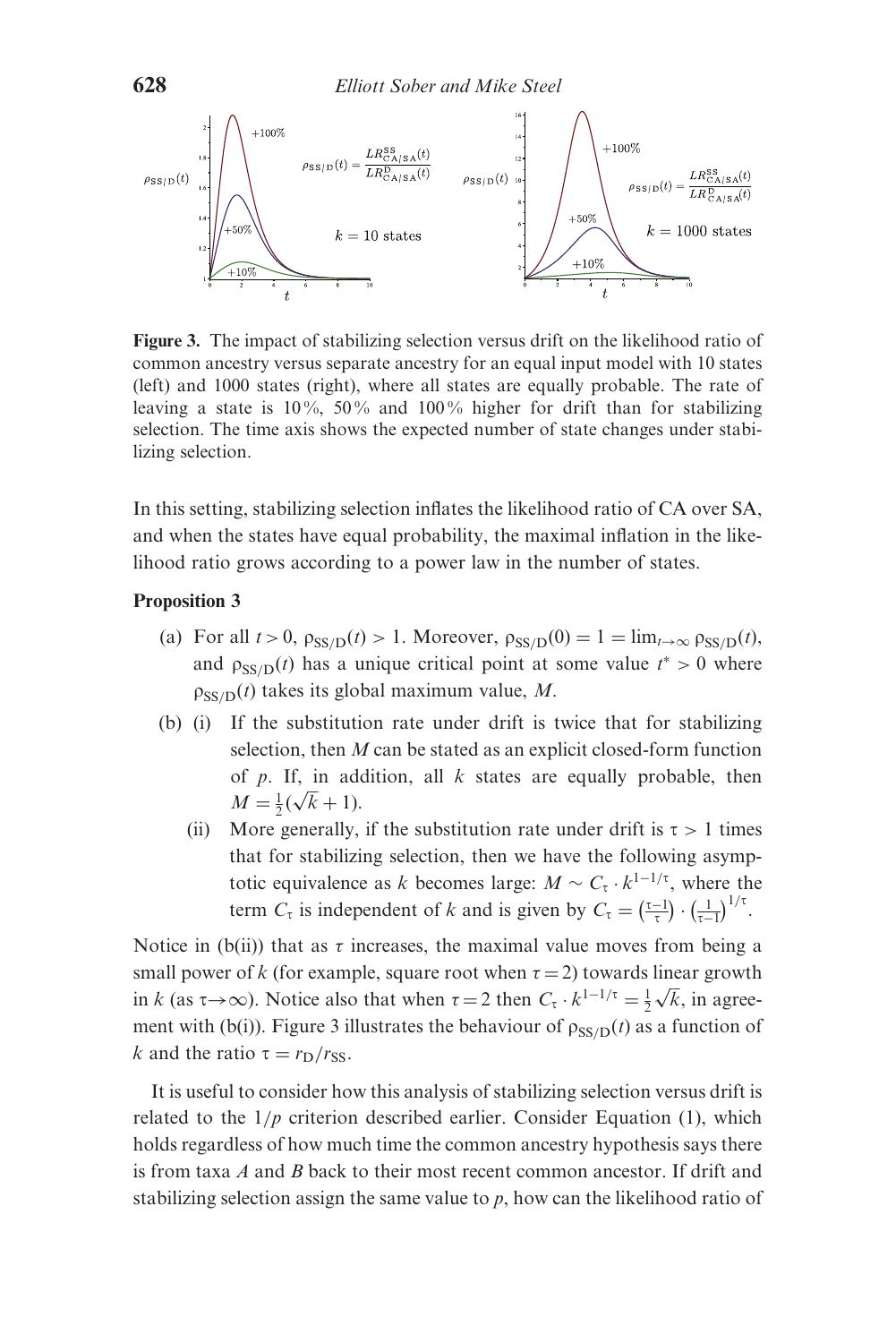<span id="page-12-0"></span>CA to SA be greater when there is stabilizing selection than when there is drift? The answer is that  $Pr_{CA}(A \text{ has } X \mid B \text{ has } X)$  has a higher value when there is stabilizing selection than when there is drift. This is easily seen, since the models used for both processes are stationary and time-reversible.

Proposition 3 shows that Darwin over-generalized when he said that adaptive similarities provide almost no evidence for common ancestry. An adaptive similarity provides stronger evidence than a neutral similarity when the adaptive character evolves by stabilizing selection in an equal input model. It is arguable that the 'framework of bones' that Darwin discussed and the near universality of the genetic code that we mentioned earlier each provide strong evidence for common ancestry because their evolution was governed by stabilizing selection.

## 7 Going beyond Two Taxa

In Proposition 1, we described a very general sufficient condition for a trait shared by two taxa to favour common ancestry over separate ancestry. Here we address a complication that arises when more than two taxa are considered. The complication is that if more than two taxa have a common ancestor, there are different tree topologies that might connect those taxa to each other. Thus, the hypothesis of common ancestry is a disjunction in which each disjunct is a different tree topology. How is the likelihood of this disjunction to be compared with the likelihood of the separate ancestry hypothesis when  $n$ leaf taxa all have the same trait value? We address this question by identifying the tree topology that has the highest likelihood and the one that has the lowest likelihood; this means that the likelihood of the common ancestry disjunction must fall somewhere in between.

Suppose *n* taxa share state  $X$ , and under CA have a most recent common ancestor t time units in the past. Assume an equal input model of character state change in equilibrium (such as drift or stabilizing selection, but not directional selection) in which state X has stationary probability  $p \neq 0$ . We consider two extreme scenarios for the tree linking these  $n$  taxa under CA:

 $\bullet$  Star tree: This tree has all *n* leaves adjacent to the root vertex, with edges of temporal length  $t$ . For this tree it is readily verified that

$$
LR_{\text{CA/SA}} = p \left( 1 + \frac{1 - p}{p} e^{-rt} \right)^n + (1 - p)(1 - e^{-rt})^n. \tag{6}
$$

 $\bullet$  Delayed tree: Consider a tree that has two edges, both of length  $t$ , connecting the root to two leaves. If each of the remaining  $n-2$  leaves is attached to one or other of these leaves by edges of length zero, then we obtain a tree we call a 'delayed tree'. For a delayed tree it is readily verified that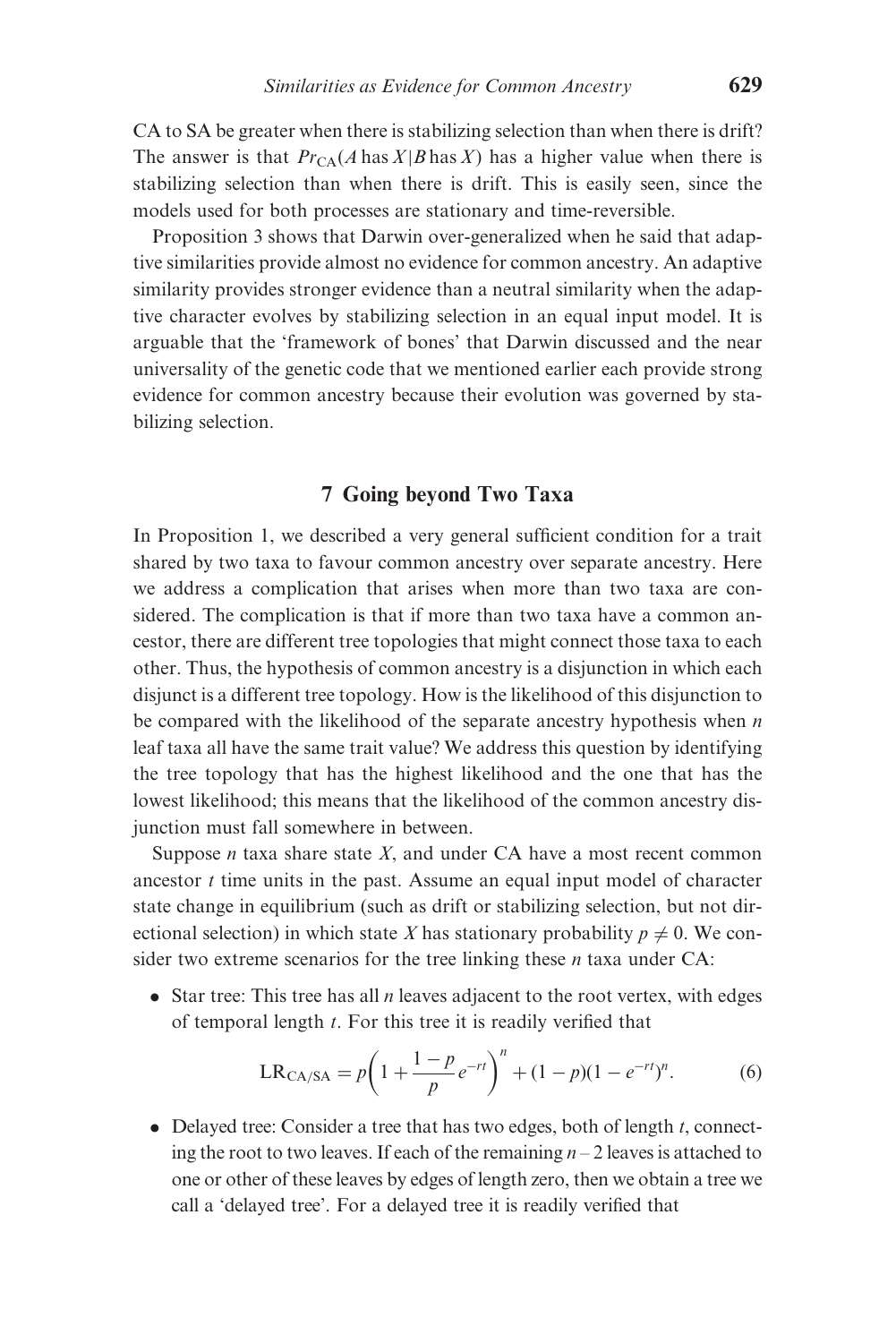Figure 4. (a) A star tree; (b) a binary tree; (c) a delayed tree.

$$
LR_{\text{CA/SA}} = \frac{p + (1 - p)e^{-2r \cdot t}}{p^{n-1}}.
$$

Notice that when  $n = 2$ , simple algebra shows that the two expressions on the right for  $LR<sub>CA/SA</sub>$  agree and equal the expression in [Equation \(2\),](#page-7-0) which is to be expected since for two leaves the star and delayed tree are identical, and this is the only tree shape possible. Figure 4 illustrates the star and delayed trees, on either side of a 'typical' binary phylogenetic tree (note that (c) shows only an approximation to a delayed tree, since edges of length zero are difficult to see!).

## Proposition 4

For any fixed parameters, p, r, and t, where  $p \neq 0, 1$ , and  $r, t > 0$ , the likelihood ratio  $LR_{CA/SA}$  is minimized when the underlying tree (under CA) is a star tree, and it is maximised by any delayed tree.

This result has a number of immediate consequences:

- (1) LR<sub>CA/SA</sub> > 1 for all finite  $t > 0$ . That is, a shared trait always favours CA over SA under the equal input model.
- (2) When  $n > 2$  this proposition (and the formula in [Equation \(6\)](#page-12-0) for LR for the star tree) improves on the lower bound from [\(Sober and Steel](#page-21-0) [\[2015\],](#page-21-0) Proposition 1) that stated the lower bound as

$$
LR_{\text{CA/SA}} \ge 1 + \left(\frac{1}{p^{n-1}} - 1\right) e^{-m \cdot t},
$$

which grows exponentially with *n* when  $p < e^{-rt}$ . However, the star bound is better since it grows exponentially with  $n$  regardless of the size of  $p \neq 0, 1$ .

The result for the star tree in Proposition 4 might seem obvious. Some caution is in order, however, since a related question led to the surprising finding that the star tree is the 'extreme case' for certain types of equal input models, but not for others. More precisely, the star tree maximizes the mutual information between the states at the leaves and the root state for an equal input model on two equally probable states [\(Evans](#page-20-0) et al. [2000]). However, the star tree can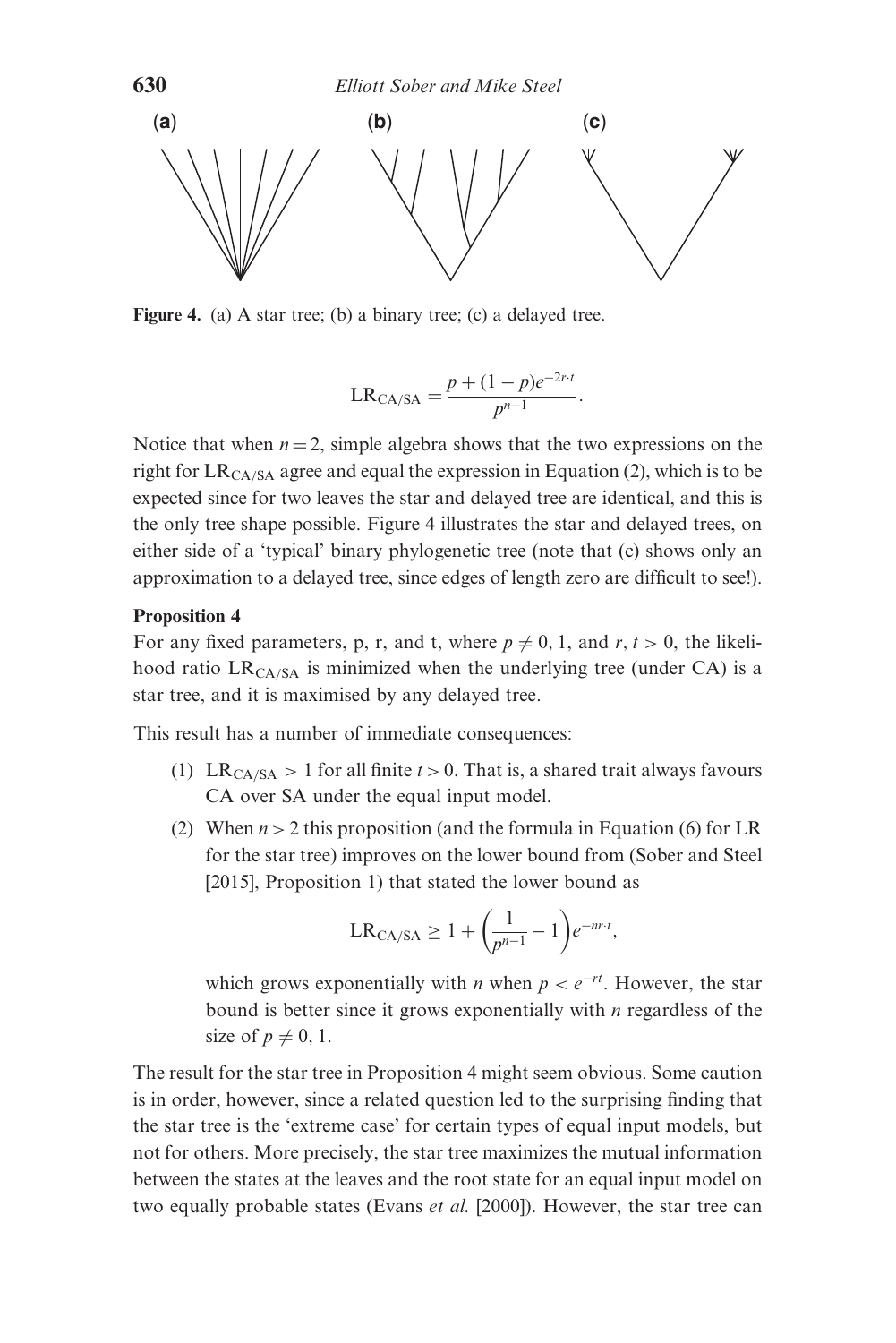fail to maximize mutual information when the equal input model has five or more equally probable states, provided the number of leaves is sufficiently large, and the branch lengths lie in a certain range [\(Sly \[2011\]\)](#page-21-0).

# 8 Conclusions

The idea that similarity is evidence for common ancestry has exceptions, but it holds in a very general circumstance, which we described by enumerating five assumptions. Three of these are familiar from the literature on causal modelling: intermediate probabilities, screening-off, and ancestor independence [\(Spirtes](#page-21-0) et al. [\[2000\]; Pearl \[2009\]\)](#page-21-0). Two further assumptions are more specific to the literature on phylogenetic inference: cross-model homogeneity and cross-branch homogeneity. We noted that the last of these is not an inevitable consequence of evolutionary theory. If it is violated, a similarity can favour separate ancestry over common ancestry. And even when the evolving trait obeys the five assumptions, tree topology complicates the likelihood comparison of common ancestry and separate ancestry; we explained how an equal-input model permits the comparison to go forward when there are more than two leaf taxa.

Turning to the question of which similarities provide stronger evidence for common ancestry than others, we began with a simple argument for the following thesis: the sharing of trait  $X$  among two leaf taxa provides stronger evidence for common ancestry the less probable it is that a taxon has trait X. This is the  $1/p$ argument of Section 4. The main limitation of this argument is that it assumes that if two taxa have a common ancestor, their most recent common ancestor was in the very recent past. Our analysis in Sections 5 and 6 dropped that assumption, but our results show that the  $1/p$  argument was on the right track, at least in part. When the selection process is directional selection, deleterious similarities are better than neutral similarities, and neutral similarities are better than adaptive similarities. Darwin's comment that an adaptive similarity is 'almost valueless' is correct if the adaptive similarity is due to directional selection. However, when stabilizing selection is considered instead of directional selection, the situation is more subtle.

Under an equal-input model, adaptive similarities that are the product of stabilizing selection are better than neutral similarities. This means that the  $1/p$  criterion is mistaken in this instance, since stabilizing selection and neutral evolution can assign the same probability to a taxon's having trait X. Our results concerning the impact of different evolutionary processes on the ratio of the likelihoods of common ancestry and separate ancestry are summarized in [Figure 5.](#page-15-0)4

<sup>4</sup> It is worth comparing this figure with ([Sober and Steel \[2014\]](#page-21-0), [Figure 3\)](#page-11-0), where the problem wasn't evidence for common ancestry, but the question of how much information the present state of a lineage provides about its ancestral state. Sober and Steel use a Moran model framework to represent different evolutionary processes and take the present state of the lineage to be the frequency of an organismic trait.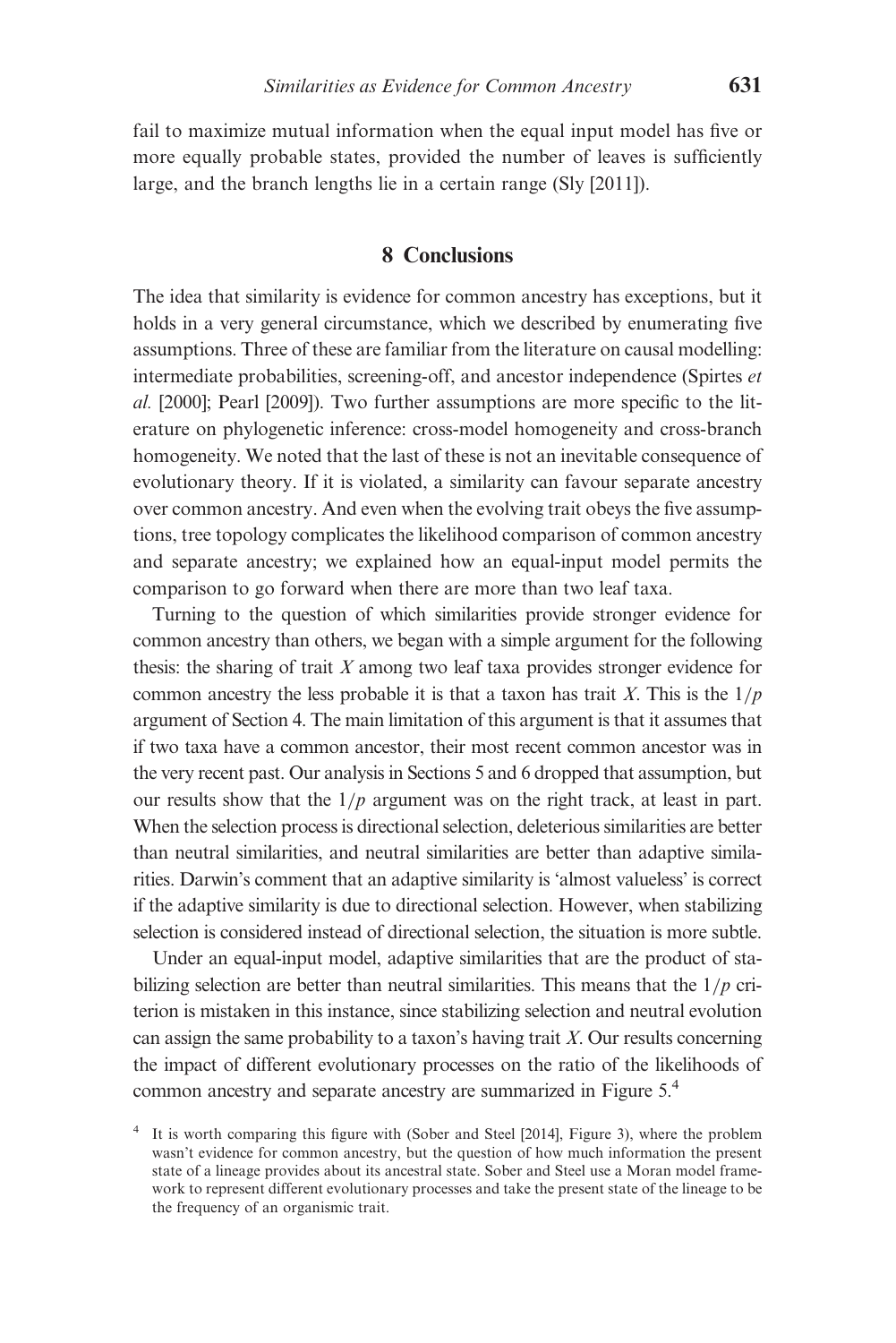<span id="page-15-0"></span>

Figure 5. A partial ordering of the likelihood ratios of common ancestry versus separate ancestry under four evolutionary processes. In each case, two taxa are observed to share trait X.

Although the  $1/p$  criterion is mistaken in judging that stabilizing selection and drift are in the same boat when they assign the same probability to a taxon's having trait  $X$ , reducing the value of  $p$  still plays a role in comparing these two processes. The maximal extent to which stabilizing selection can favour CA over SA, compared with drift, depends on  $p$ ; [Figure 3](#page-11-0) makes this plain for the special case of equally probable states. In that case,  $p = 1/k$  (where  $k$  is the number of states) and the maximum degree to which stabilizing selection favours CA over SA, compared with drift, becomes large as  $p$  becomes small this maximal ratio is described by a  $\frac{1}{\sqrt{p}}$  relationship (when the drift substitution rate is twice the stabilizing selection substitution rate) but moves closer to a  $1/p$ relationship as the ratio of these two substitution rates grows.

Notice also that in both [Figures 2](#page-10-0) and [3](#page-11-0), the likelihood advantage of one process over another sets in when  $t > 0$  and disappears as t approaches infinity. This is a pattern that should be expected in Markov processes that allow transitions from any state to any other state by some sequence of steps ([Sober and Steel \[2014\]](#page-21-0)).

Although we used an equal-input model to represent stabilizing selection, the fact remains that stabilizing selection does not require an equal-input model. This raises the question of how the difference between stabilizing selection and neutral evolution would affect the likelihood comparison of common and separate ancestry if stabilizing selection were reconceptualized. For example, consider an ordered set of character states,  $X_1, X_2, \ldots, X_n$ , where the probability of evolving from  $X_i$  to  $X_j$  depends on the value of  $|i - j|$ , so that bigger the difference between  $i$  and  $j$ , the smaller the value of Pr(descendant has  $X_i$  ancestor has  $X_i$ ). This ordering constraint reflects a type of stabilizing selection. The equal-input model provided a tidy solution to the problem we posed, but other models, like the one just described, need to be explored as well. This caveat generalizes: it is worth considering how the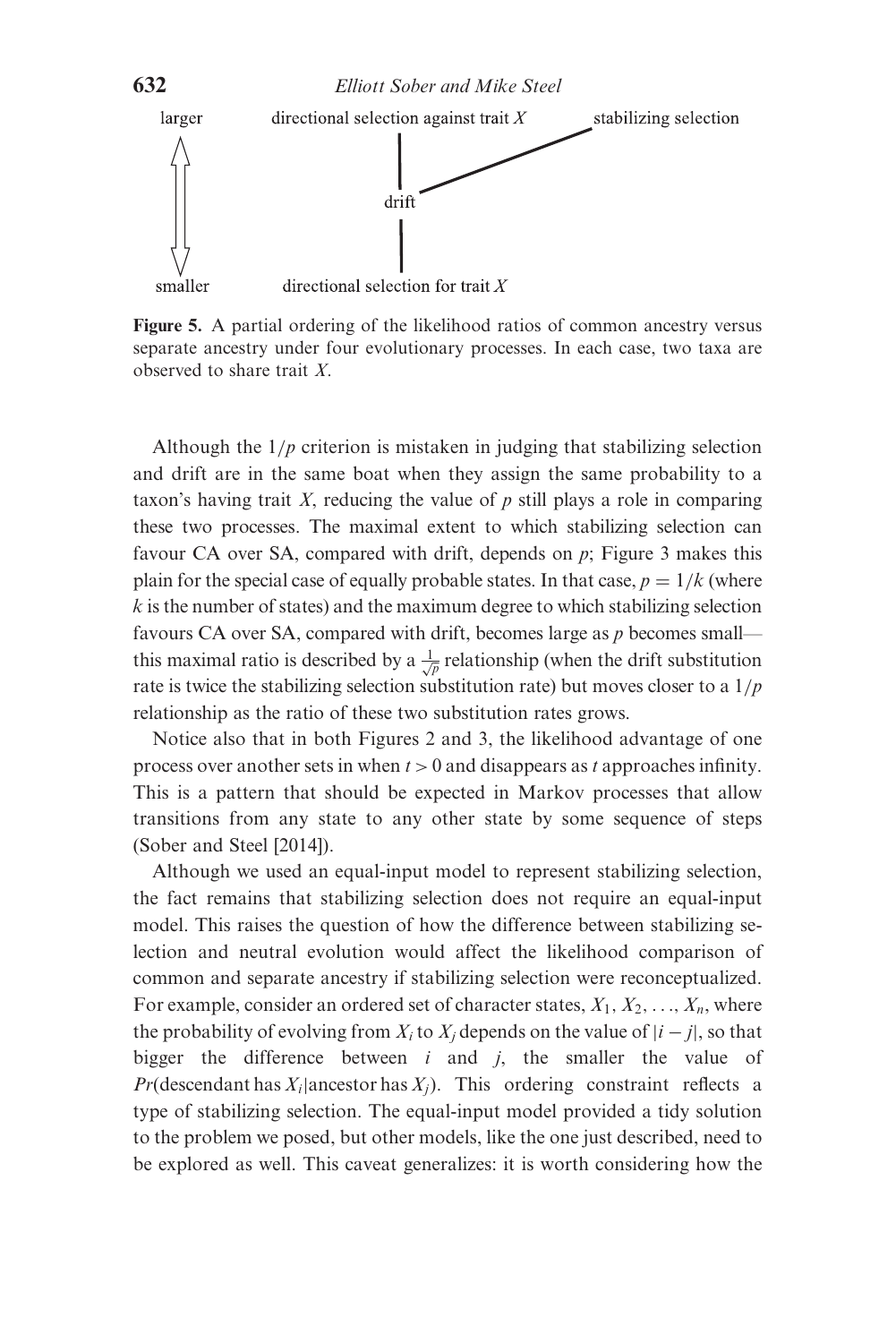epistemological significance of different types of similarity is affected by varying model assumptions. The present article is not the end of the story.<sup>5</sup>

#### Acknowledgements

We thank the two anonymous reviewers of this article for some helpful suggestions. Funding for this research was provided by the William F. Vilas Trust (to Elliott Sober); Allan Wilson Centre and New Zealand Marsden Fund (to Mike Steel).

> Elliott Sober Philosophy Department University of Wisconsin Madison Wisconsin 53706, USA ersober@wisc.edu

Mike Steel Biomathematics Research Centre University of Canterbury Private Bag 4800 Christchurch, New Zealand mike.steel@canterbury.ac.nz

## Appendix

The proof of Proposition 1 hinges on the following result (a general version of Reichenbach's theorem):

#### Lemma 5

Suppose two events,  $E1$  and  $E2$ , and a third variable,  $C$ , take values in some discrete set S of states. For any  $x \in S$ , let  $C_x$  be the event that  $C = x$ . Suppose further that the following three conditions hold:

- (i)  $E_1$  and  $E_2$  are conditionally independent given  $C_x$ , for each  $x \in S$ ;
- (ii)  $Pr(E_1|C_x) > Pr(E_1|C_y) \Rightarrow Pr(E_2|C_x) > Pr(E_2|C_y)$  for all  $x, y \in S$ ;
- (iii)  $Pr(E_1|C_x) \neq Pr(E_1|C_v)$  for some  $x, y \in S$  with  $Pr(C_x) > 0$  and  $Pr(C_v) > 0$ .

Then  $Pr(E_1 \& E_2) > Pr(E_1)Pr(E_2)$ .

<sup>5</sup> The results presented here improve on the analyses in ([Sober \[2008\]](#page-21-0), pp. 297–305) and in [\(Sober](#page-21-0) [\[2011\]](#page-21-0), pp. 28–32). Then, as now, the problem was to consider how a matching between taxa  $\vec{A}$ and B favours CA over SA, and to investigate how the type of evolutionary process influences how much the matching favours CA over SA. In the present article, we have considered a k-state unordered character. Helgeson [\(\[forthcoming\]\)](#page-21-0) discusses a different problem—how the near- matching of taxa  $A$  and  $B$  affects the likelihood comparison of CA and SA. To do this, he considers an ordered k-state character. These different problems have different solutions. However, both solutions depend on the branch lengths and the size of the state space, and our results have explicitly quantified this dependency for our problem.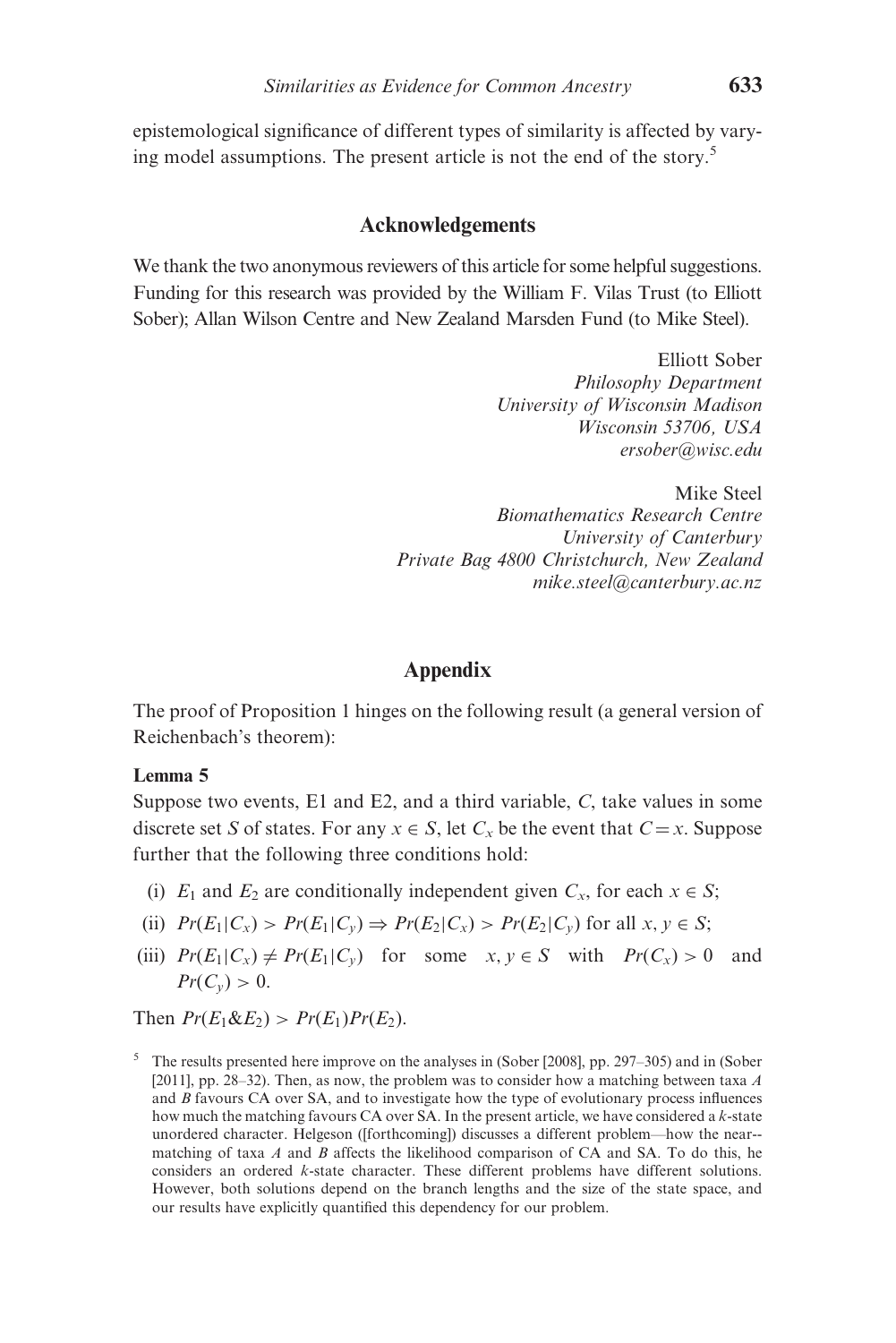#### Proof of Proposition 1

By a standard trick, a short proof is possible thanks to the following convenient equation (which follows from assumption (i) and algebra):

$$
\sum_{x \in S, y \in S} \Delta_1(x, y) \Delta_2(x, y) Pr(C_x) Pr(C_y) = 2(Pr(E_1 \& E_2) - Pr(E_1) Pr(E_2)), \quad (7)
$$

where  $\Delta_i(x, y) = Pr(E_i|C_x) - Pr(E_i|C_y)$ , coupled with the observation that each summand in Equation (7) is non-negative (by (ii)), and therefore the sum is strictly positive (by (iii)).

With this result in hand, the proof of Proposition 1 now follows, by taking  $E_1$  to be the event that taxon A is in state  $X_k$ , B to be the event that taxon B is in state  $X_k$ , and C to be the state of the most recent common ancestor of A and B under CA. Lemma 5, together with assumptions 2(i), 3, and 5, shows that

$$
Pr(\text{taxa } A \text{ and } B \text{ are in state } X_k | CA) > \tag{8}
$$

Pr(taxon A is in state  $X_k|CA)Pr(\text{taxon } B \text{ is in state } X_k|CA)$ , (9)

and assumptions  $2(ii)$ ,  $2(iii)$ , and  $4$  imply that

$$
Pr(\text{taxa } A \text{ and } B \text{ are in state } X_k | SA) = Pr(\text{taxon } A \text{ is in state } X_k | SA) \times
$$
  

$$
Pr(\text{taxon } B \text{ is in state } X_k | SA),
$$

so that the latter term, by assumption 1, is equal to Equation (9).

#### Proof of Proposition 2

Notice that we can write:

$$
\rho_{\rm DS/D}(t) = \frac{q(s + (1 - s)\theta)^2 + (1 - q)s^2(1 - \theta)^2}{(s + (q - s)\theta)^2(1 + (\frac{1}{q} - 1)\theta^2)},
$$

where  $\theta = e^{-rt}$ . Let  $\Delta$  denote the numerator of  $\rho_{DS/D}(t)$  minus the denominator. Then tedious but straightforward algebra shows that:

$$
\Delta = (q - s) \left[ \left( \frac{1}{q} - 1 \right) \theta^2 (q + s - 2s\theta - (q - s) \theta^2) \right]
$$

Now, since  $\theta \in (0, 1 \text{ for } t > 0$ , the term in the square brackets in the last equation is strictly positive (since  $q > 0$  and  $\frac{1}{q} - 1 > 0$ ; unless  $q = 1$ , in which case  $\rho_{DS/D}(t) = 1$  for all t).

Consequently, the sign of  $\Delta$  when  $q \neq s$  and  $q \neq 1$  is exactly the sign of  $(q - s)$ , which gives the result claimed (since  $\rho_{DS/D}(t)$  is greater or smaller than 1 precisely when  $\Delta$  is positive or negative). The proof of part (ii) of Proposition 2 is straightforward.

#### Proof of Proposition 3

For part (a), consider the difference,  $\delta$ , between the numerator and denominator of  $\rho_{SS/D}(t)$ . Then,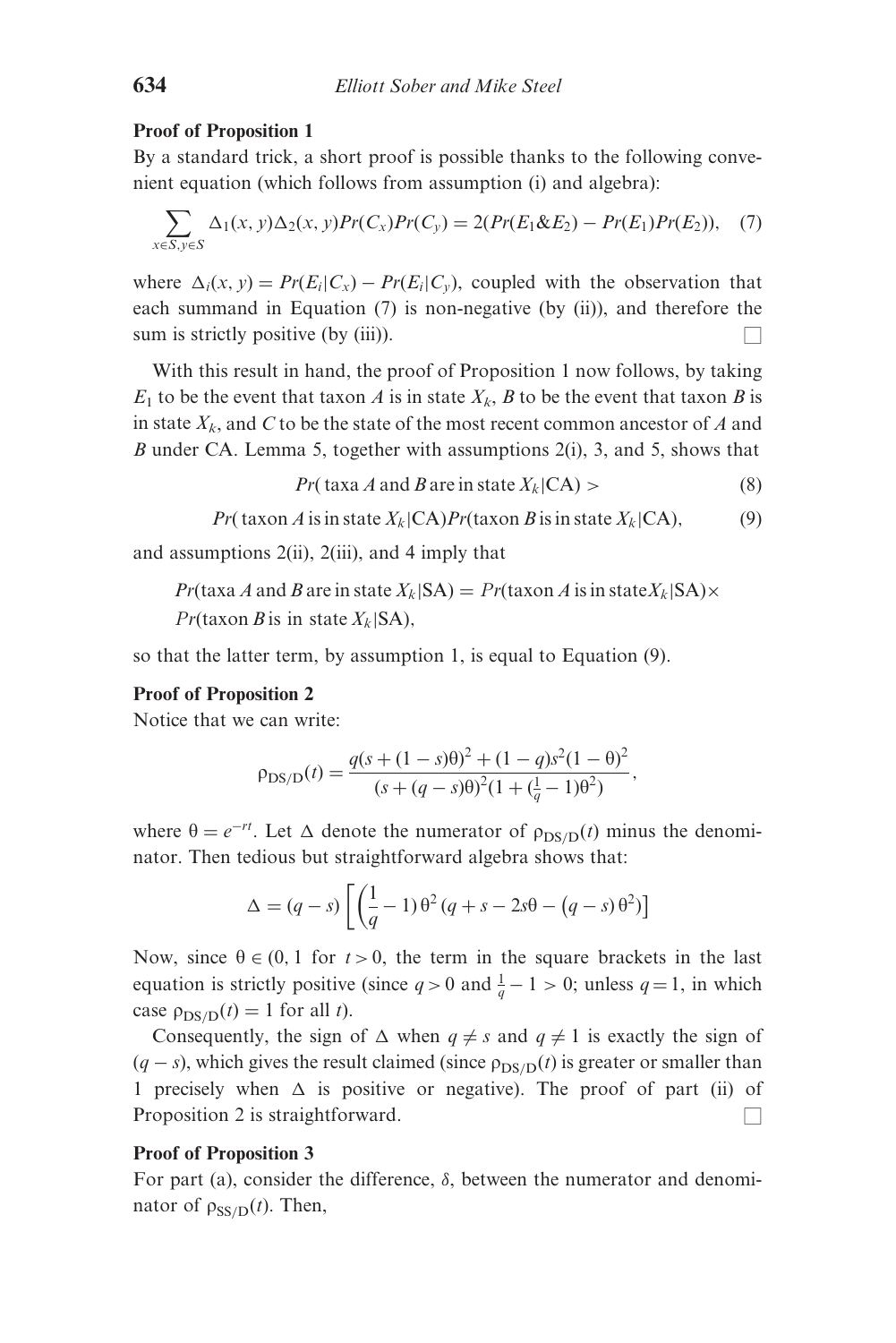$$
\delta = \left(\frac{1-p}{p}\right)(e^{-2rsst} - e^{-2r_Dt}) > 0,
$$

for  $t > 0$  since  $r_D > r_{SS}$ . Thus,  $\rho_{SS/D}(t) > 1$  for all  $t > 0$ .

Now, any solution to the equation  $\frac{d}{dt} \rho_{SS/D}(t) = 0$  satisfies:

$$
re^{st} - se^{rt} + (r - s) \left(\frac{1 - p}{p}\right) = 0,
$$
\n(10)

where for brevity we write  $r = r<sub>D</sub>$  and  $s = r<sub>SS</sub>$  (so  $r > s$ ) here and in what follows. To see that Equation (10) has a unique solution, notice that the left-hand side is strictly positive when  $t = 0$ , and tends to  $-\infty$  as t grows; and since the derivative of the left-hand side with respect to t is  $rs(e^{st} - e^{rt})$ , which is strictly negative for all  $t > 0$ , the left-hand side cuts the *t*-axis exactly once, and so equals zero for a unique value  $t^*$ , as claimed.

When  $r = 2s$ , Equation (10) becomes (upon division by s) the following quadratic equation for  $x = e^{st}$ :  $2x - x^2 = -\left(\frac{1-p}{p}\right)$  $\left(\frac{1-p}{p}\right)$ , which has a unique solution for  $x > 1$ , namely,

$$
x = 1 + \sqrt{1 + (1 - p)/p},\tag{11}
$$

and from this we obtain an explicit expression for M, namely,

$$
M = \frac{1 + (1 - p)/px}{1 + (1 - p)/px^2},\tag{12}
$$

where x is given by Equation (11). In case  $p = 1/k$ , Equation (11) gives

$$
x = \sqrt{k} + 1,
$$

from which Equation (12) becomes, upon simplification,

$$
M = \frac{1}{2}(\sqrt{k} + 1).
$$

For part (ii), let  $y = e^{-st}$ . The assumptions  $r = \tau \cdot s$  and  $p = 1/k$  imply that  $\rho_{SS/D}(t) = \frac{1 + (k-1)y}{1 + (k-1)y}$ . This expression is maximized at the t value for which y satisfies the equation

$$
(k-1)(\tau-1)y^{\tau} + \tau y^{\tau-1} - 1 = 0.
$$

The solution to this last equation in the range  $(0, 1)$  is (asymptotically as k grows) given by  $y \sim \left(\frac{1}{(k-1)(\tau-1)}\right)$  $\sqrt{1/\tau}$ , from which part (ii) now follows.  $\Box$ 

#### Proof of Proposition 4

Suppose that T is a rooted tree on  $n \geq 2$  leaves, where the root vertex  $\rho$  is the recent common ancestor of the leaves. Suppose that  $T$  is not a star tree. Then  $n \geq 3$ , and T has a vertex v that is adjacent to the root of T, and which has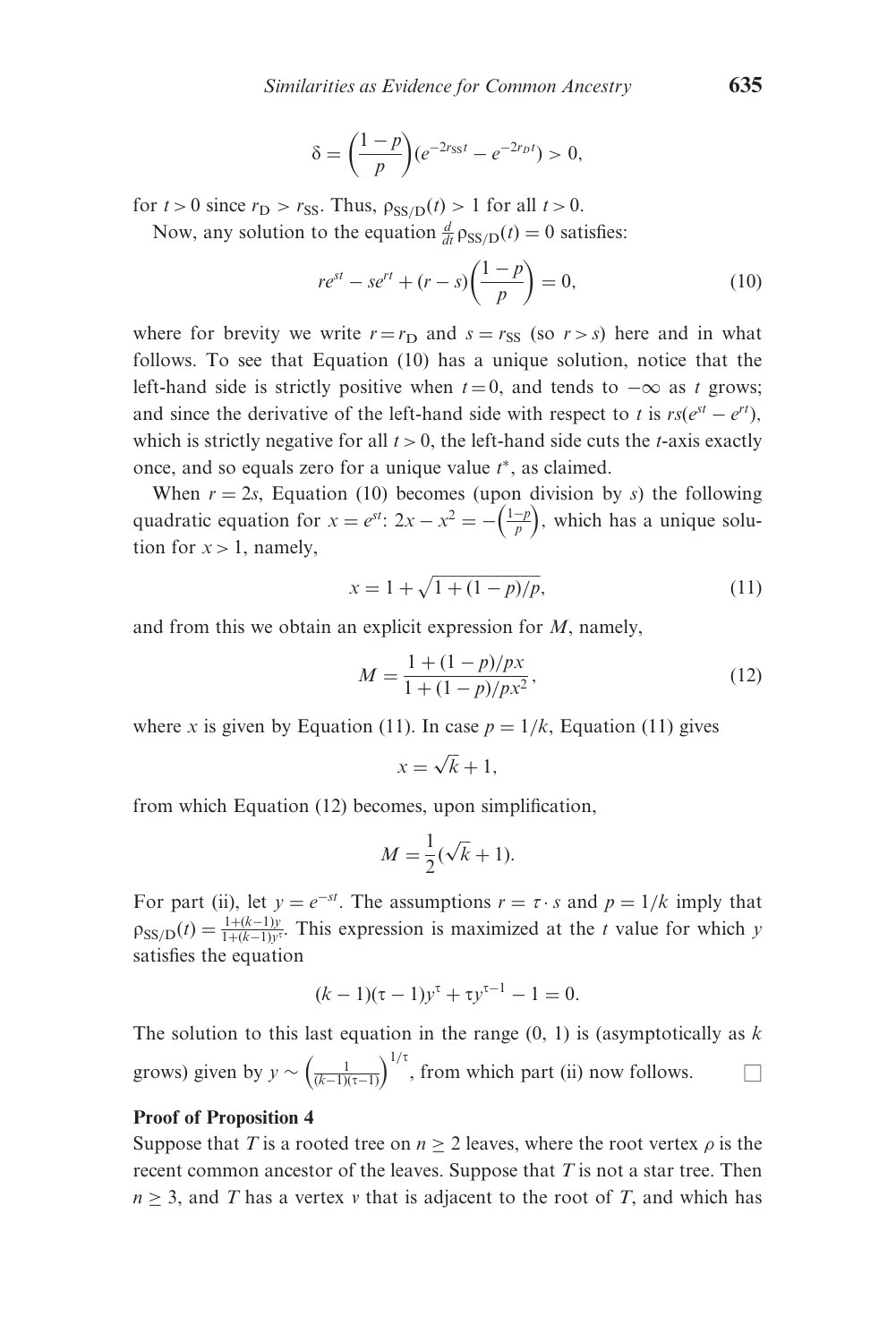<span id="page-19-0"></span>edges to at least two other pendant subtrees,  $T_1, \ldots, T_k$ . Let  $l_1$  and  $l_2$  denote the lengths of the edges that connect the root to v and v to the root of  $T_1$ , respectively. Consider the tree  $T'$  obtained by reattaching  $T_1$  directly to the root of T, by an edge of length  $l_1 + l_2$ . We will show that T' has a lower probability that all its leaves are in state  $X$  than  $T$  does. It then follows that only the star tree minimizes this probability.

Let  $E_1, E_2$ , and F denote, respectively, the events that all the leaves in  $T_1$ , in  $T_2-T_k$ , and in the remainder of T, are in state X; and let E denote the conjunction of these three events (that is, the event that all the leaves of  $T$  are in state X). Let  $E'_1$ ,  $E'_2$ ,  $F'$ , and  $E'$  denote the corresponding events for tree T'. If  $Y_{\rho}$  denotes the state at the root of each tree, then by the law of total probability,

$$
Pr(E) = \sum_{y} Pr_{y}(E_{1} \& E_{2} \& F) Pr(Y_{p} = y),
$$
\n(13)

and

$$
Pr'(E) = \sum_{y} Pr'_{y}(E'_{1} \& E'_{2} \& F') Pr'(Y_{\rho} = y),
$$
\n(14)

where  $Pr$  and  $Pr'$  denote probabilities computed on  $T$  and  $T'$ , respectively, and where  $Pr_y$  and  $Pr'_y$  denote (conditional) probabilities computed on T and T', respectively, conditional on the root-state event  $Y_{\rho} = y$ . Notice that  $Pr(Y_{\rho} = y) = Pr'(Y_{\rho} = y)$ . Also,  $Pr_y(E_1 \& E_2 \& F) = Pr_y(E_1 \& E_2)Pr_y(F)$  and  $\Pr'_y(E_1' \& E_2' \& F) = \Pr'_y(E_1' \& E_2') \Pr'_y(F')$ , since  $Y_\rho$  screens-off  $E_1 \& E_2$  from F in T, and also  $E_1' \& E_2'$  from F' in T'. Moreover,  $Pr_y(F) = Pr_y'(F')$  for all y. Thus, to establish that  $Pr(E') < Pr(E)$ , it suffices, by Equation (13) and Equation (14), to show that for every state  $y$ ,

$$
Pr_{y}(E_1 \& E_2) > Pr'_{y}(E'_1 \& E'_2). \tag{15}
$$

Notice that  $E_1$  and  $E_2$  become conditionally independent once we specify the state at vertex v, which we denote as  $Y<sub>v</sub>$  (this variable also screens-off  $Y_{\rho}$  from these  $E_1$  and  $E_2$ ). Now, for  $i = 1$  and  $i = 2$ , we have  $Pr_y(E_i | Y_v = X)$  $> Pr_y(E_i | Y_v = X')$  for any state  $X' \neq X$ ; moreover, the nature of the equal input model ensures that  $Pr_y(E_i|Y_v = X') = Pr_y(E_i|Y_v = X'')$  for any two states, X' and X'', that are different from X. In addition,  $Pr_y(Y_y = X')$ 0 for  $X' = X$  and for at least one other state  $X' \neq X$  (since  $p \neq 0, 1$ ). Thus, we have satisfied conditions (i)–(iii) in the general version of Reichenbach's theorem (Lemma 5, taking  $C = Y_v$ ) to deduce that:

$$
Pr_{y}(E_1 \& E_2) > Pr_{y}(E_1)Pr_{y}(E_2). \tag{16}
$$

Turning to  $Pr'_{y}(E'_{1} \& E'_{2})$ , we have:

$$
Pr'_{y}(E'_{1} \& E'_{2}) = Pr_{y}'(E'_{1}) Pr'_{y}(E'_{2}).
$$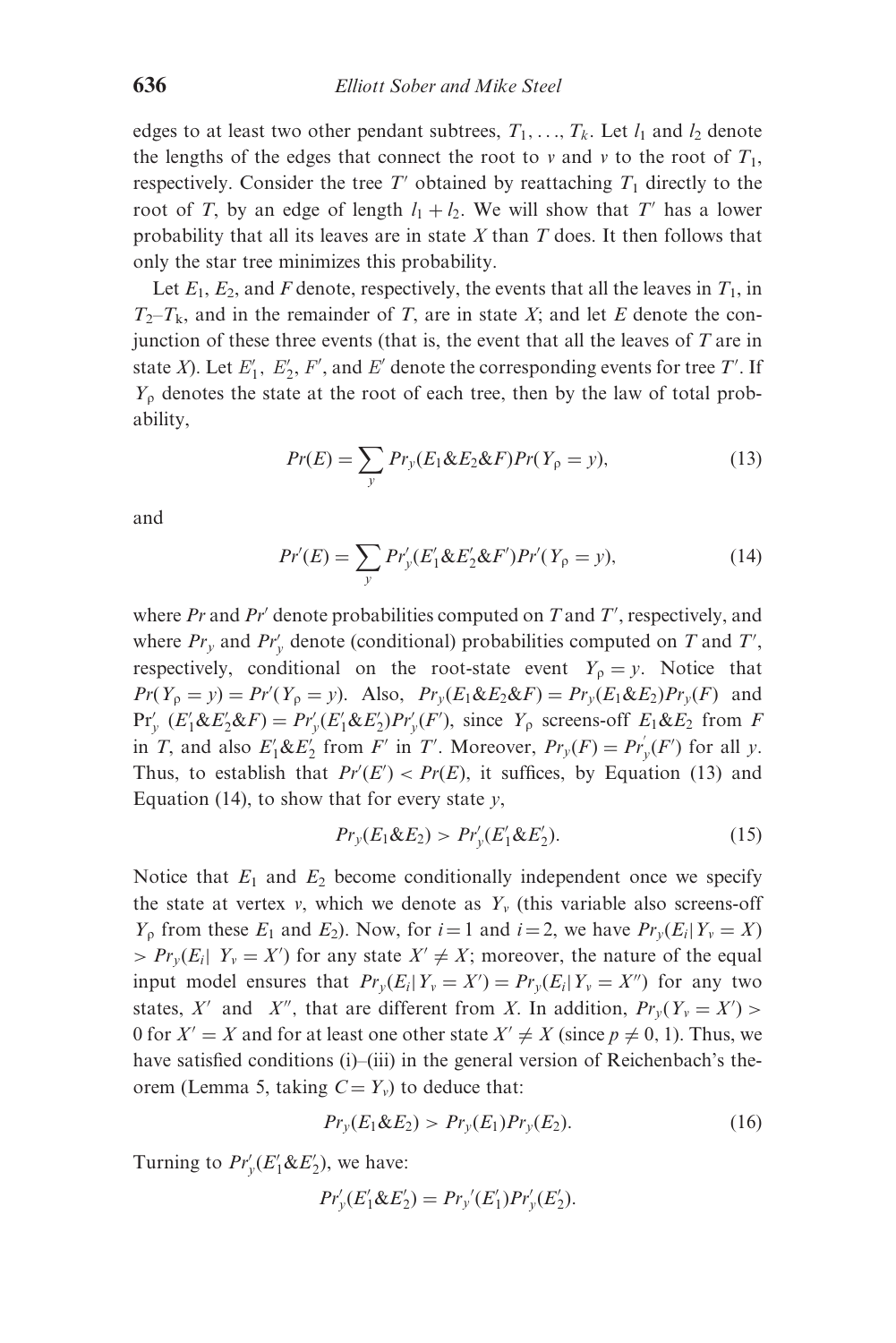<span id="page-20-0"></span>Now, considering the right-hand side of this last equation, notice that:

$$
Pr'_{y}(E'_{1}) = Pr_{y}(E_{1})
$$
 and  $Pr'_{y}(E'_{2}) = Pr_{y}(E_{2}).$ 

Thus,  $Pr'_y(E'_1 \& E'_2) = Pr_y(E_1)Pr_y(E_2)$ , which by [Equation \(16\)](#page-19-0) establishes the required inequality in [Equation \(15\)](#page-19-0).

For the result concerning the delayed tree, we use an equivalent description of the equal input model sometimes referred to as the 'Fortuin– Kasteleyn' random cluster model (see [Matsen](#page-21-0) et al. [2008], Section 2.1). Let  $C = 1, 2, \ldots, n$  be the number of clusters (blocks of the partition of the set of leaves of T induced by an independent Poisson process that acts with intensity r along the edges of the tree; the partition regards two leaves as being in the same block if the path between them does not cross an edge on which the Poisson event has occurred). Here  $r$  is the substitution rate, divided by 1 minus the sum of the squares of the stationary probabilities of the states. Then if  $\psi_X$ denotes the probability that, under the equal input model, all  $n$  leaves of  $T$  are all in state X, and if p denotes the stationary probability of state X, the random cluster description allows us to write  $\psi_X$  as follows:

$$
\psi_X = \mathbb{E}(p^C) = \sum_{i=1}^n Pr(C = i)p^i.
$$
 (17)

Thus,

$$
\psi_X \le p \cdot \mathbb{P}(C=1) + p^2 \cdot \mathbb{P}(C>1).
$$

Noting again that  $\mathbb{P}(C = 1) = e^{-rL}$ , we get:

$$
\psi_X \le p e^{-rL} + p^2 (1 - e^{-rL}) = p^2 + p(1 - p)e^{-rL}.
$$
 (18)

Now,  $L \geq 2t$  with equality if and only if the tree is a delayed tree. It follows that  $\psi_X \leq p^2 + p(1-p)e^{-2r \cdot t}$ . Dividing this by again by  $p^n$  we arrive at the upper bound on LR given by the expression for the delayed tree.

#### **References**

- Crick, F. [1957]: 'The Origin of the Genetic Code', Journal of Molecular Biology, 38, pp. 367–79.
- Darwin, C. [1859]: On the Origin of Species by Means of Natural Selection, London: Murray.
- Evans, W., Kenyon, C., Peres, Y. and Schulman, L. J. [2000]: 'Broadcasting on Trees and the Ising Model', Advances in Applied Probability, 10, pp. 410–33.
- Edwards, A. [2007]: 'Maximisation Principles in Evolutionary Biology', in M. Matthen and C. Stephens. (eds), Philosophy of Biology, Dordrecht: North Holland, pp. 347–59.